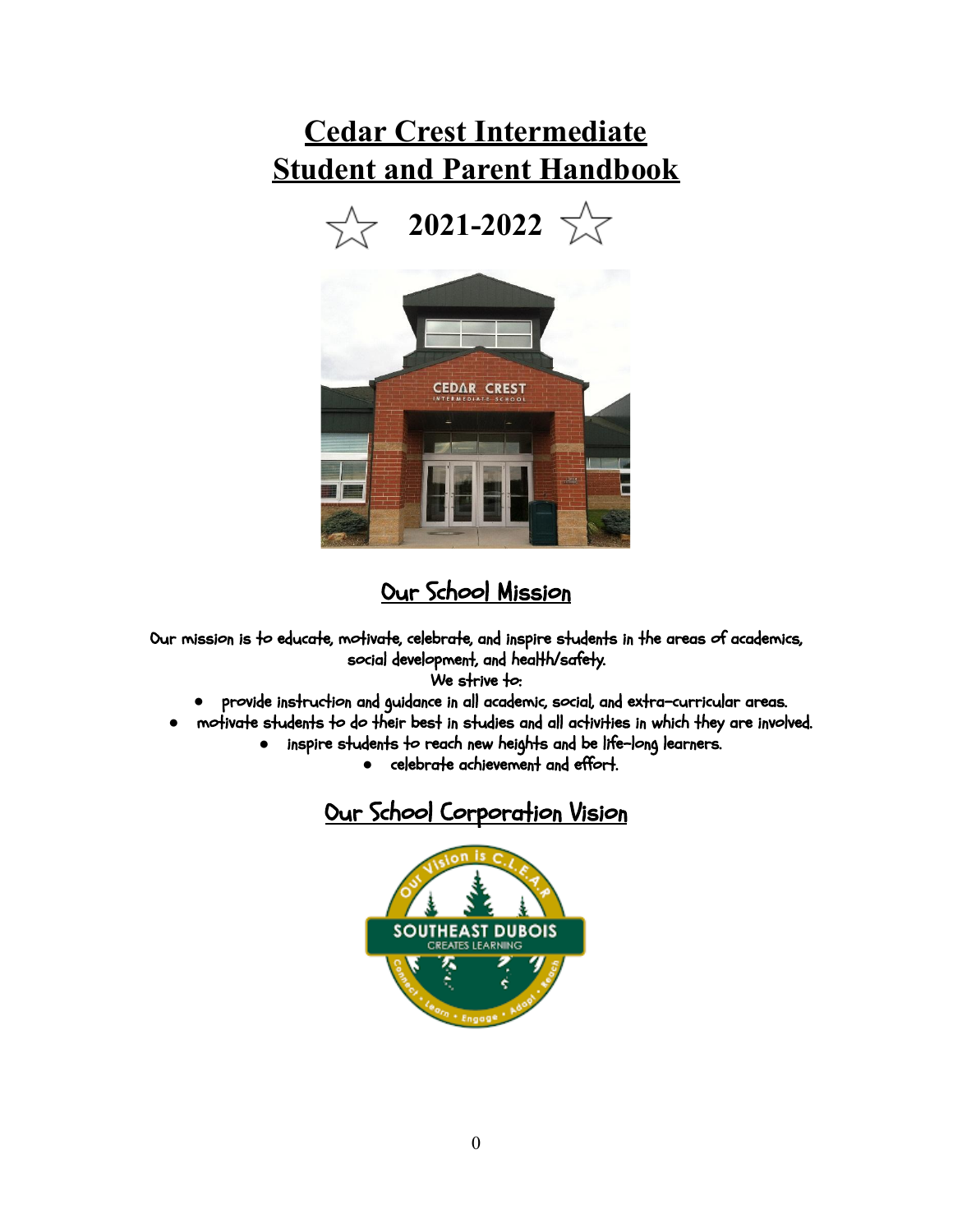Dear Parents and Students,

Welcome to Cedar Crest Intermediate School!

Cedar Crest Intermediate is a school designed for all  $5<sup>th</sup>$  and 6th-grade students of Southeast Dubois County School Corporation. We have a great school and we invite you to be an active and contributing member of our school family!

Our mission is to educate, motivate, celebrate, and inspire students in the areas of academics, social development, and health/safety.

We strive to:

- provide instruction and guidance in all academic, social, and extra-curricular areas.
- motivate students to do their best in studies and all activities in which they are involved.
- inspire students to reach new heights and be life-long learners.
- celebrate achievement and effort.

Our handbook (included with this letter) is written to facilitate the successful completion of our mission each school year. Please read our handbook and discuss it as a family. If you have questions, please contact us.

Changes may be made to our handbook as they are needed throughout the school year. Changes will be discussed with students as they take effect. Any changes will also be documented and sent home.

### **It is important for us to know that you have access to and are able to read this document. Please complete the Parent and Student Acknowledgement and Acceptance web consent form available on our online registration.**

We look forward to our new school year and working with you! Please contact us if you would like to talk.

Sincerely, Mrs. Williams and Staff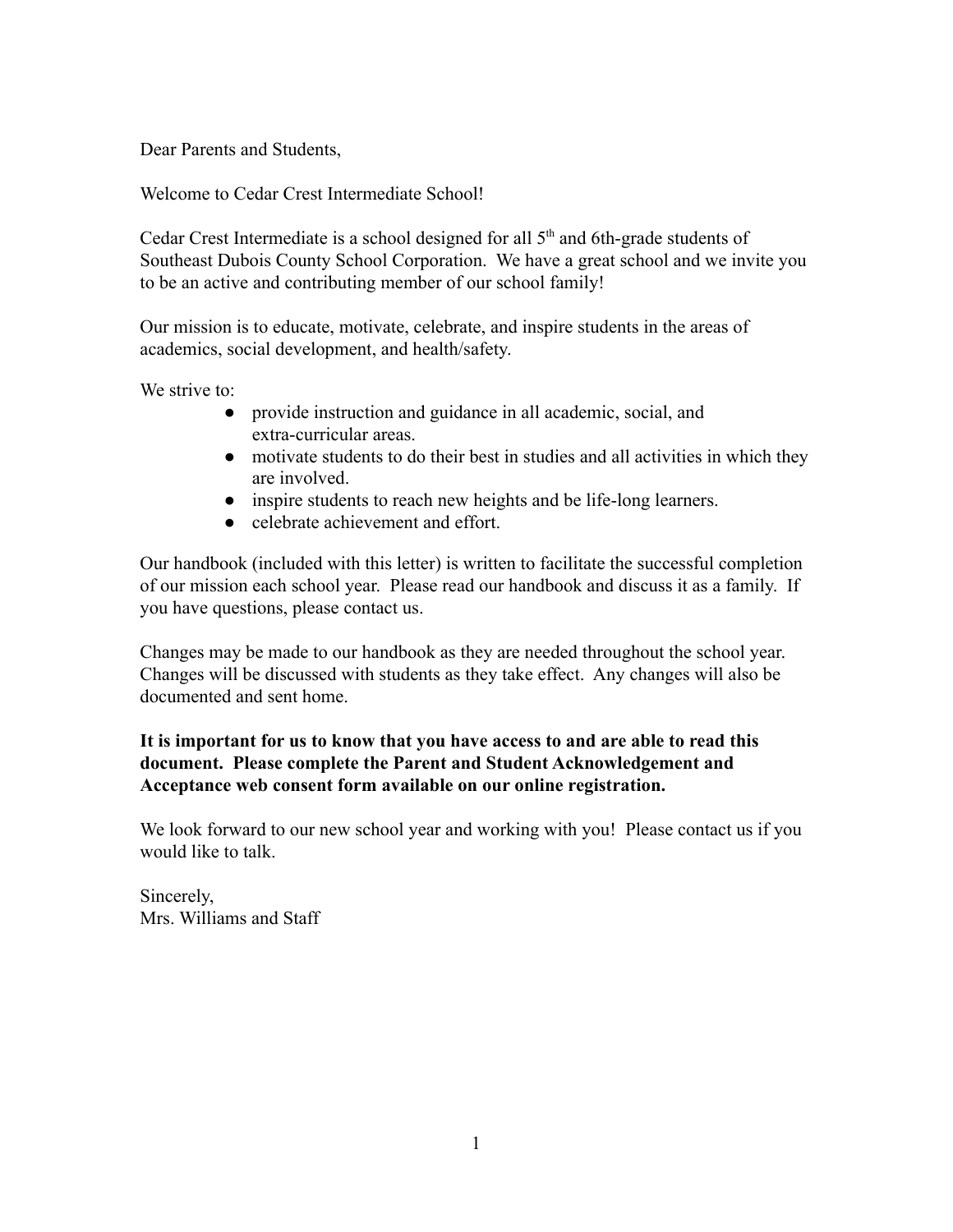### **Table of Content**

**\*\*Please be aware that the term parent in this Handbook is used to refer to the parent, legal guardian, or another person who has agreed to assume school-related responsibility for a student. Note also that page numbers below are approximate as changes in the document cause shifts in page numbers.**

| Page # Section Title                     | Page # Section Title                                    |
|------------------------------------------|---------------------------------------------------------|
|                                          |                                                         |
| 3Academics                               | 17Homework                                              |
| 3Access to school                        | 17Library/Media Center                                  |
| $3$ Assemblies                           | 17. Lockers                                             |
| 3. Attendance                            | 17Lost and Found                                        |
| <b>School Hours</b>                      | 17Lunch/Cafeteria                                       |
| Arrival                                  | 18Newspaper and Other Media Stories                     |
| Dismissal                                | 18Parent Involvement                                    |
| Early Release (appointments)             | <b>PTO</b>                                              |
| Illness                                  | Volunteers                                              |
| Absences                                 | Parent/Teacher Conferences                              |
| <b>Excessive Absences</b>                | 18Personal Items                                        |
| Make-up Work                             | 18  Pesticides                                          |
| <b>Unexcused Absences</b>                | 18Pledge of Allegiance/Moment of                        |
| Tardies                                  | Silence                                                 |
| Pre-Arranged Absences                    | $19$ Recess                                             |
| 4Awards/Student Recognition              | 19  Safety                                              |
| 5Behavior/Code of                        | <b>Building Access</b>                                  |
| Conduct/Citizenship/Bullying/Etc.        | Drills                                                  |
| 9Birthday and other Special Event Snacks | Vandalism                                               |
| 9Busing/Transportation                   | Weapons                                                 |
| 9Cafeteria Services                      | 19. Student Responsibilities                            |
| 10Cameras (security) in school           | 19. Study Skills                                        |
| 10Cheating                               | 20Technology                                            |
| 10Communications                         | Telephone Use/Personal Devices                          |
| Telephone                                | 20Testing-Standardized                                  |
| E-mail                                   | 20. Textbooks                                           |
| Web Site                                 | $21$ Theft                                              |
| 11Complaints                             | 21Weather                                               |
| 11Custodial/Non-Custodial Information    | 21Visitors                                              |
| 11Deliveries to School                   |                                                         |
| 11Disabilities and Learning/Difficulties | <b>Federal Policies</b>                                 |
| 12Dress Code                             | 22Civil Rights Non-Discrimination                       |
| 13  Enrollment/Vaccinations              | 23Family Educational Rights and                         |
| 14Extracurricular                        | Privacy Act (FERPA)                                     |
| 14Field Trips                            | 24Sexual Harassment                                     |
| 15Grades and Grade Reporting             | $24$ Title Nine                                         |
| <b>Grading Scale</b>                     |                                                         |
|                                          |                                                         |
| Progress Reports                         | <b>School Corporation Policies</b><br>25Code of Conduct |
| <b>Report Cards</b><br>16Health          | 30Wireless Communication Devices                        |
|                                          |                                                         |
| Communicable Diseases                    | 32Computer Technology Devices                           |
| Immunizations                            | 32Student Network and Internet                          |
| Medications                              | Acceptable Use and Safety                               |
| Illness and Injury While in School       | 35Food Services                                         |
| School Nurse/Home School Advisor         |                                                         |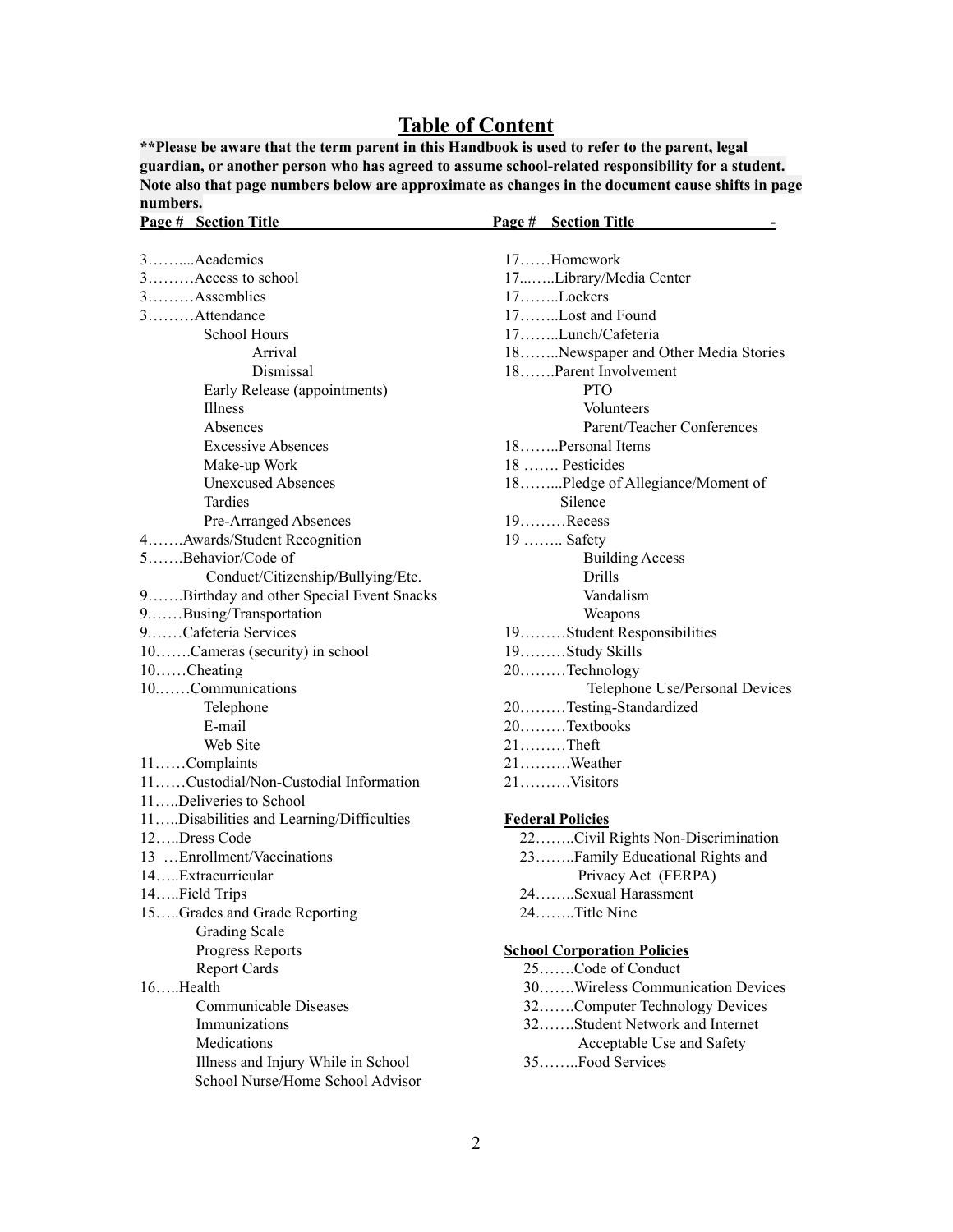### **Academics**

Instruction at Cedar Crest shall be based on the Indiana Academic Standards for the appropriate grade levels. The standards are available for review at school or online at the Indiana Department of Education Internet site <http://www.doe.in.gov/standards> . We partner with Summit Learning with our delivery of instructional material through an online platform.

### **Access to School Building by Visitor (and student after 7:50 A.M.)**

All visitors (and students arriving after the start of the school day) are to report to the school office located near the South Main Entrance (flag pole side of the building). All doors to the school are locked during the school day. To enter the building, use the set of doors closest to the sidewalk between two pillars. A doorbell system is located on the right-hand side of the set of doors. After pressing the doorbell, if asked, please identify yourself and state your reason for visiting. When the door is unlocked you will hear a click. Pull open the door on the right. If /When approved, visitors and volunteers must receive a pass at the office prior to entering instructional and other areas of the school.

### **Assemblies**

Periodically guests will be invited to school to share and work with students and staff. Guests have included musicians, artists, storytellers, artists, news media, engineers, and scientists. A student's conduct in assemblies must meet the same standard as in the classroom. A student who does not abide by the school code of conduct will be subject to disciplinary action and may be removed or excluded from the assembly. A student may also be excluded from an assembly if the student's pattern of behavior warrants this as a disciplinary action. We do not like to exclude anyone, but will if it is determined to be appropriate by staff.

### **Attendance**

Regular school attendance is essential for a student to make the most of his or her education---to benefit from teacher-led activities, to build each day's learning on that of the previous day, and to grow as an individual. Absence from class may result in serious disruption of a student's mastery of the instructional materials; therefore, the students and parents should make every effort to avoid unnecessary absences.

### -School Day

Our typical school days\*\* are as follows:

|               | <b>Typical Day</b> | 2-Hour Delay |
|---------------|--------------------|--------------|
| Instructional | 7:50 A.M.          | 9:50 A.M.    |
| Day begins    |                    |              |
| Instructional | $3:00 P.M.*$       | $3:00$ P.M.  |
| Day ends      |                    |              |

Students may begin arriving 20 minutes prior to the start of the instructional day and stay 20 minutes after the instructional day. Supervision will be provided during these times.

\*First dismissal is at 2:45 P.M. to meet transportation requirements of the school corporation. The remaining students have study time with staff supervision.

-Early release from school (doctor appointments, etc.)

If a student needs to leave school during the school day for a health-related appointment, etc. please give your homeroom teacher and office advance notice of appointment and time. This will allow staff to prepare for departure and missed schoolwork. Students shall be picked up at the office. If someone other than a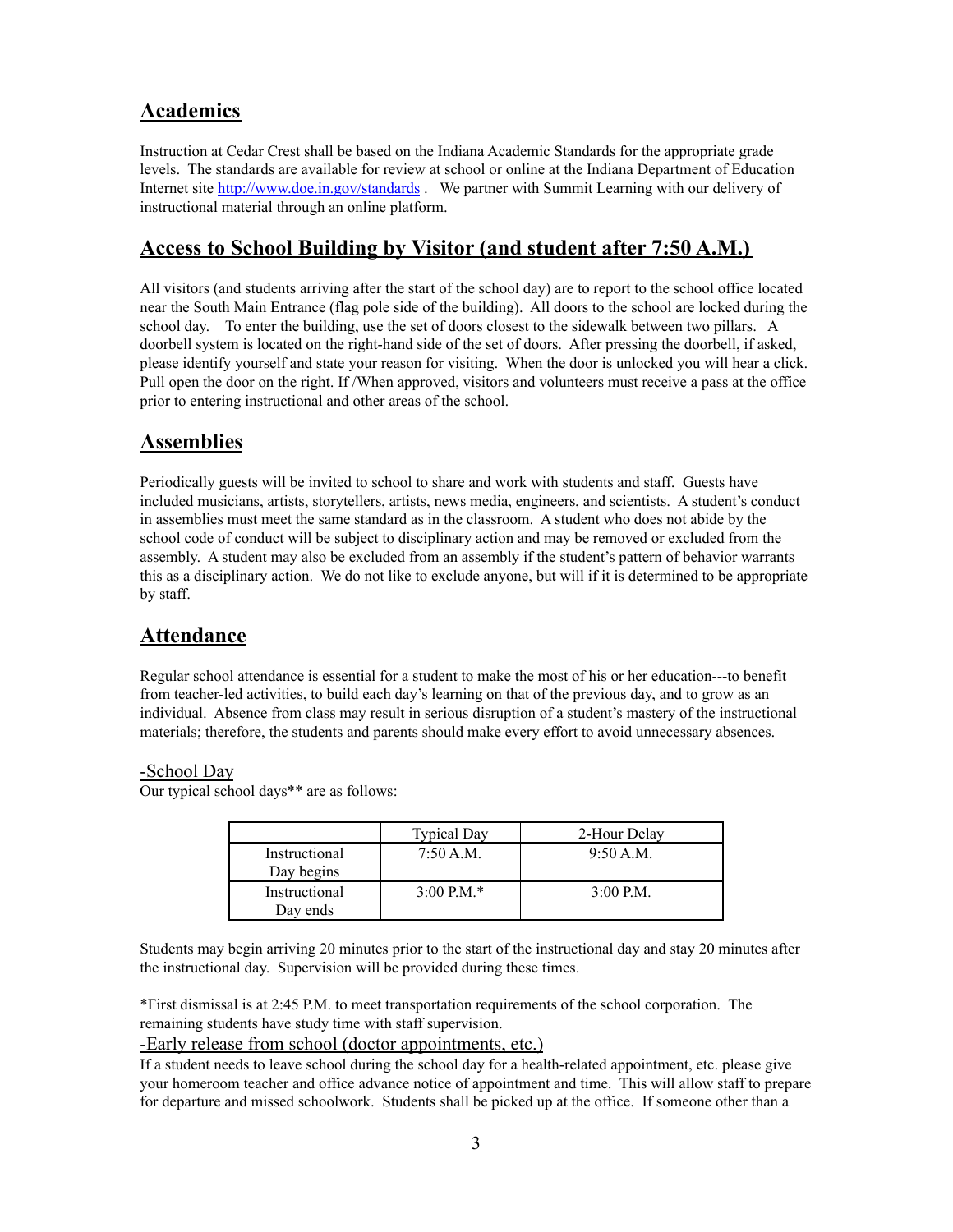parent/guardian or person with permission (with a signed note on file at the office) is picking up the student, special directions to permit the child to leave must be received from the parent/guardian. No student shall be released to someone other than a parent/guardian or another pre-approved person.

#### -Illness

Students who are ill with fever and/or communicable disease should not be in school since this may further impair his/her own health and may result in other children and staff being exposed to the illness.

#### -Excessive Absences

Indiana Code 20-33-2 is the Indiana Compulsory Attendance Law. Parents/Guardians have the responsibility of seeing that their children attend school.

If a student's attendance history/record is poor (excessive absences occur) and questionable, students and families may be referred to Project Attend Case Committee involving the Juvenile Probation Officer, Juvenile Court, Indiana Department of Child Services, Prosecuting Attorney, and judge. When referred to Project Attend parents and students will be subpoenaed to report to the Circuit Court Room in the Dubois County Courthouse. The Project Attend Committee will determine what is to be done to see the student attends school regularly.

#### -Excused Absences and Reporting

The principal may excuse students for illness, funerals, health-related appointments, court appointments, religious holidays, special awards, weddings, personal business, and school-sponsored activities.

When a student is unable to attend school due to illness or other causes, parents/guardians are required to notify the teacher and school office by phone, note, and/or email. Calls may be made at any time. Please note parent name, student name, homeroom teacher, and reason for absence in voice mail messages and notes.

Doctors' notes may be required for excused absences.

#### Makeup Work

Make-up work is required for an excused absence. A student may be given one day for each excused missed day to complete the make-up work and receive full credit for it. If make-up work is not completed in the allowed time, the student shall not receive full or any credit for the work. (Teachers may extend the time allowed for make-up if circumstances warrant additional time.)

#### -Unexcused Absences

In the event, an absence is unexcused, a student may not be permitted to receive credit for missed work.

Excessive absences shall be reported to the School Corporation Attendance Officer.

#### -Tardies

A student is considered tardy if he/she reports to school after 7:50 A.M. Excessive tardies shall be reported to the corporation attendance officer. Five tardies shall be the equivalent of one absence.

A student may also be tardy by arriving late to their classes during the school day. A reasonable time is allowed for the changing of classrooms. Possible consequences for classroom tardies are the same as consequences for behavioral concerns.

#### -Pre-Arranged Absences (Family Vacations).

Families are encouraged to take vacations at times school is not in session. If school-time vacations are unavoidable, advance notice must be given to the principal and homeroom teacher. The student must be accompanied by a parent/guardian on the trip.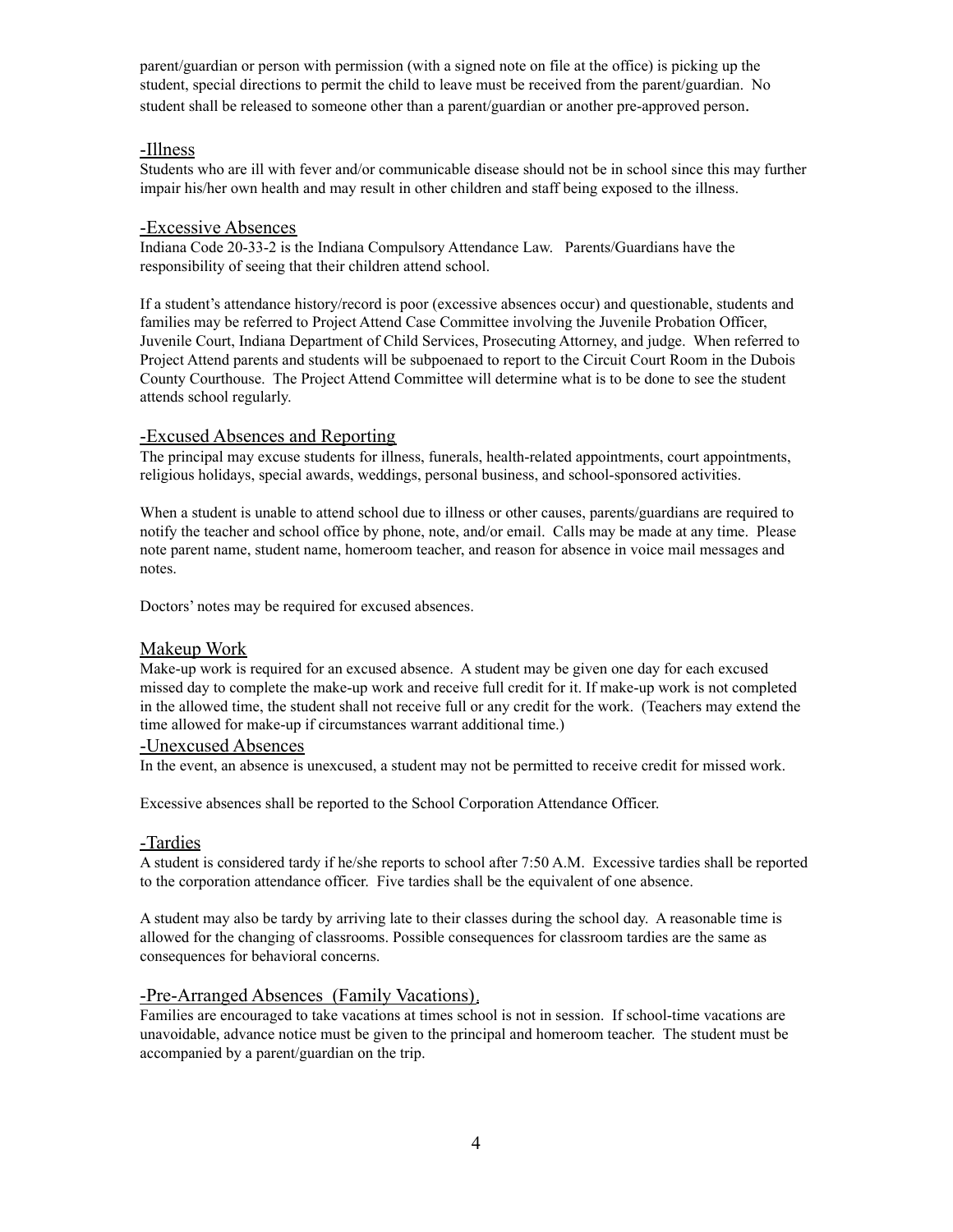### **Awards/Student Recognition**

Students may earn a number of awards due to performance and/or effort. Teachers shall announce awards that may be earned in their Homerooms.

Awards may be earned in academic achievement, fitness, extra-curricular participation, service, and leadership areas.

### **Behavior - Code of Conduct/Rights and Responsibilities—Bullying**

#### -Rights and Responsibilities of Students

All students are entitled to enjoy the basic rights of citizenship recognized and protected by law for persons of their age and maturity. The school shall foster a climate of mutual respect for the rights of others. Each student is expected to respect the rights and privileges of other students, teachers, other staff, and administrators.

Rules of conduct and discipline are established to achieve and maintain order in the school. Students who violate the rights of others or who violate school rules shall be subject to disciplinary measures designed to correct the misconduct, return our school to positive and peaceful order, and promote good citizenship.

Our School Corporation Code of Conduct, Rights, Responsibilities, Regulations Concerning School Behavior of Students are included in this document beginning on page 25 and is the detailed plan for all our students. The rest of this section contains the following information:

- 1. School-specific discipline plan
- 2. Promoting good citizenship, respect, and responsibility
- 3. Bullying and threats
- 4. Drugs and alcohol
- 5. Smoking
- 6. Searches of lockers, backpacks, purses, persons, etc.

### **--- General Behavior—School Plan**

Each classroom teacher will develop a set of rules each child is to follow while in that room. These rules will vary due to teaching methods and techniques. In addition, rules will be established for student behavior outside the regular classroom (hallways, gym, cafeteria, recess, etc.). Specific rules that apply in specific areas of the school will be discussed with students during the first week of school.

An overall guide for school-wide behavior is to respect one another, respect the property of the school and others, and respect the rights of all students to an appropriate learning environment.

Positive student behavior, attitude, and work ethic are encouraged and expected and shall be acknowledged on a regular basis.

Students may not possess a knife, pocket knife, or another weapon on school property, bus, or at any school-related activity.

If a student does not abide by rules or does not exhibit respectful treatment of others and our school building, consequences shall be given. Consequences guidelines are as noted below.

-Staff Consequences\*\*

- 1. First Offense: warning and possible recess/lunch detention.
- 2. Second Offense: recess/lunch detention
- 3. Third Offense: two recess/lunch detentions and referral to Principal

-Possible Consequences if/when referred to Principal\*\*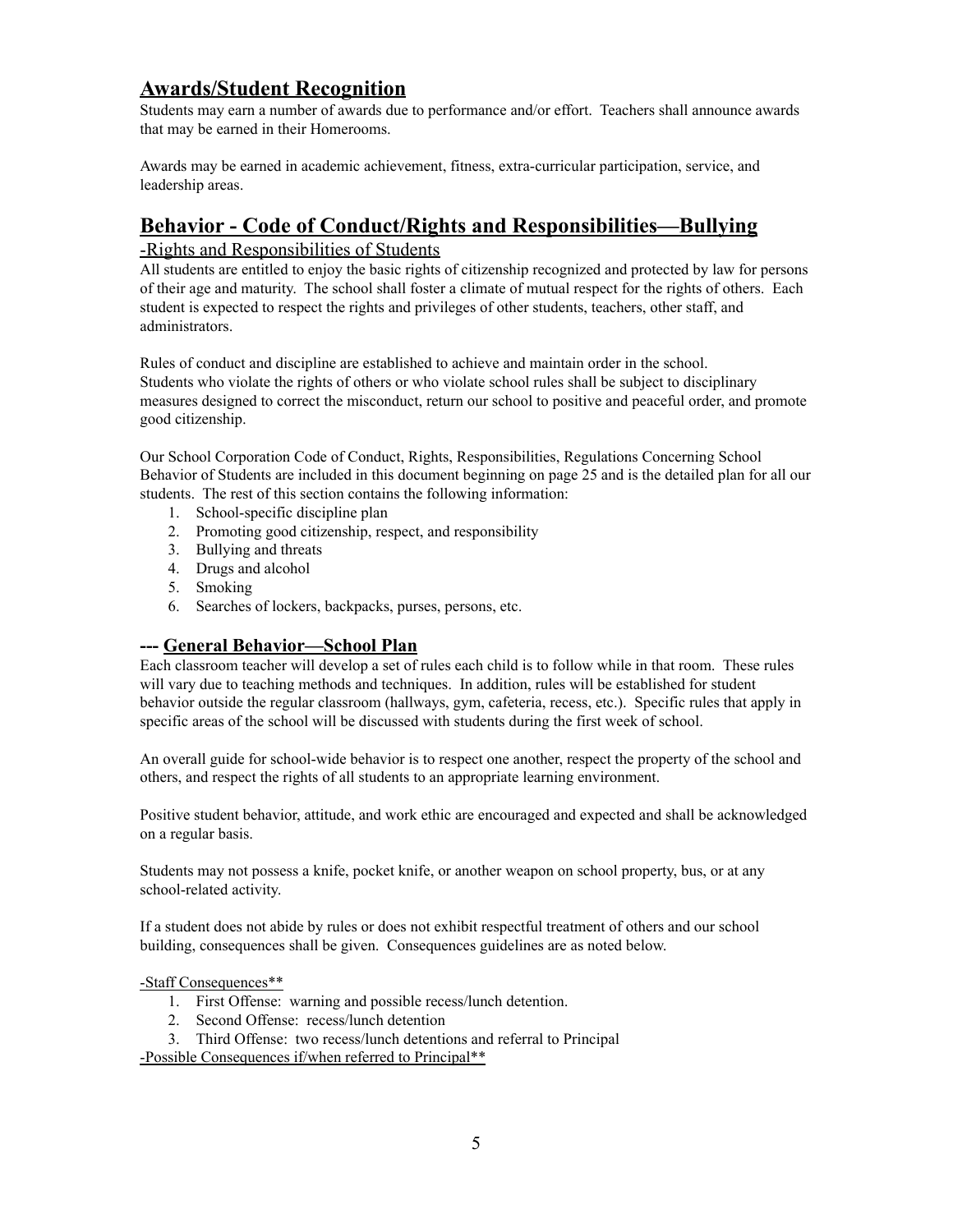1. Parent called. Additional recess/lunch detention, in-school suspension, after-school detention, Saturday School, out-of-school suspension, expulsion.

At the discretion of the teacher and/or principal consequences may be adjusted to fit the offense.

A teacher may remove a student from a classroom for up to one school day. The student shall then be under supervision as directed by the principal or designee. The teacher shall provide appropriate instructional material for the student.

#### \*\*Severe Clause

A severe penalty clause is also in place where faculty, staff, and administration may incorporate disciplinary action that is covered by the *Southeast Dubois County School Corporation Code of Conduct Rights, Responsibilities, Regulations Concerning School Behavior of Students*. A copy of this document is included at the end of this handbook (see table of contents).

#### **---Promoting and Encouraging Good Citizenship, Respect, and Responsibility.**

To promote and encourage good citizenship, respect, and responsibility by students a "Good Choices Celebration" will be held near the end of each grading period or quarter. Students shall earn attendance and participation in the "Celebration" by doing what is expected of them on a daily basis. Expectations include being attentive in class; completing homework assignments on time; abiding by rules throughout the school day, during extracurricular activities, and on the bus; relating to other students and staff with respect, and taking care of our school facility.

Students will be awarded a predetermined set of points\* each quarter. Points will be deducted for offenses or poor choices. Students will not attend all or portions of the Good Choices Celebrations if their point totals decrease to certain levels (levels will be announced if applicable) or to -0- (zero). Examples of areas points will be deducted from areas noted in the table below.

| *One Point<br><b>Deduction</b> | <i>*Two Point</i><br><b>Deduction</b> | <i>*Ten Point</i><br><b>Deduction</b> | *Point Deduction<br>Determined by<br><b>Severity of Offense</b> |
|--------------------------------|---------------------------------------|---------------------------------------|-----------------------------------------------------------------|
| Dress code violation           | Inappropriate Language                | Hitting                               | Disruptive behavior                                             |
| Misuse of time                 | Missing Assignment                    | Theft                                 | <b>Bullying</b>                                                 |
| Classroom                      | Refusal to follow                     | Cheating                              | Fighting                                                        |
| unpreparedness                 | directions                            | Vandalism                             | Disrespect                                                      |
|                                | Misuse of electronic device           |                                       | <b>Bus Incident</b>                                             |
|                                |                                       |                                       | Other                                                           |

\*Set of points, categories/descriptions, and deductions may vary from school year to the school year. They will be published at the beginning of each school year or when changes are made by the school administration. The handbook itself will not necessarily be changed. It is the student's responsibility to make sure he/she has the most current information as announced through standard communications of our school.

### **---Bullying and Threats**

#### **NO student shall be allowed to bully and/or threaten another student or staff member.**

Bullying is prohibited by Cedar Crest Intermediate. Students who commit acts of bullying are subject to discipline including, but not limited to, suspension, expulsion, arrest, and /or prosecution.

**Definition**. "Bullying" is defined as overt, unwanted, repeated acts or gestures, including verbal or written communications or images transmitted in any manner (including digitally or electronically); physical acts committed; aggression; or any other behaviors committed by a student or a group of students against another student with the intent to harass, ridicule, humiliate, intimidate, or harm the targeted student, creating for the targeted student an objectively hostile school environment that:

- 1) Places the targeted student in reasonable fear of harm to his or her person or property;
- 2) Has a substantially detrimental effect on the targeted student's physical or mental health;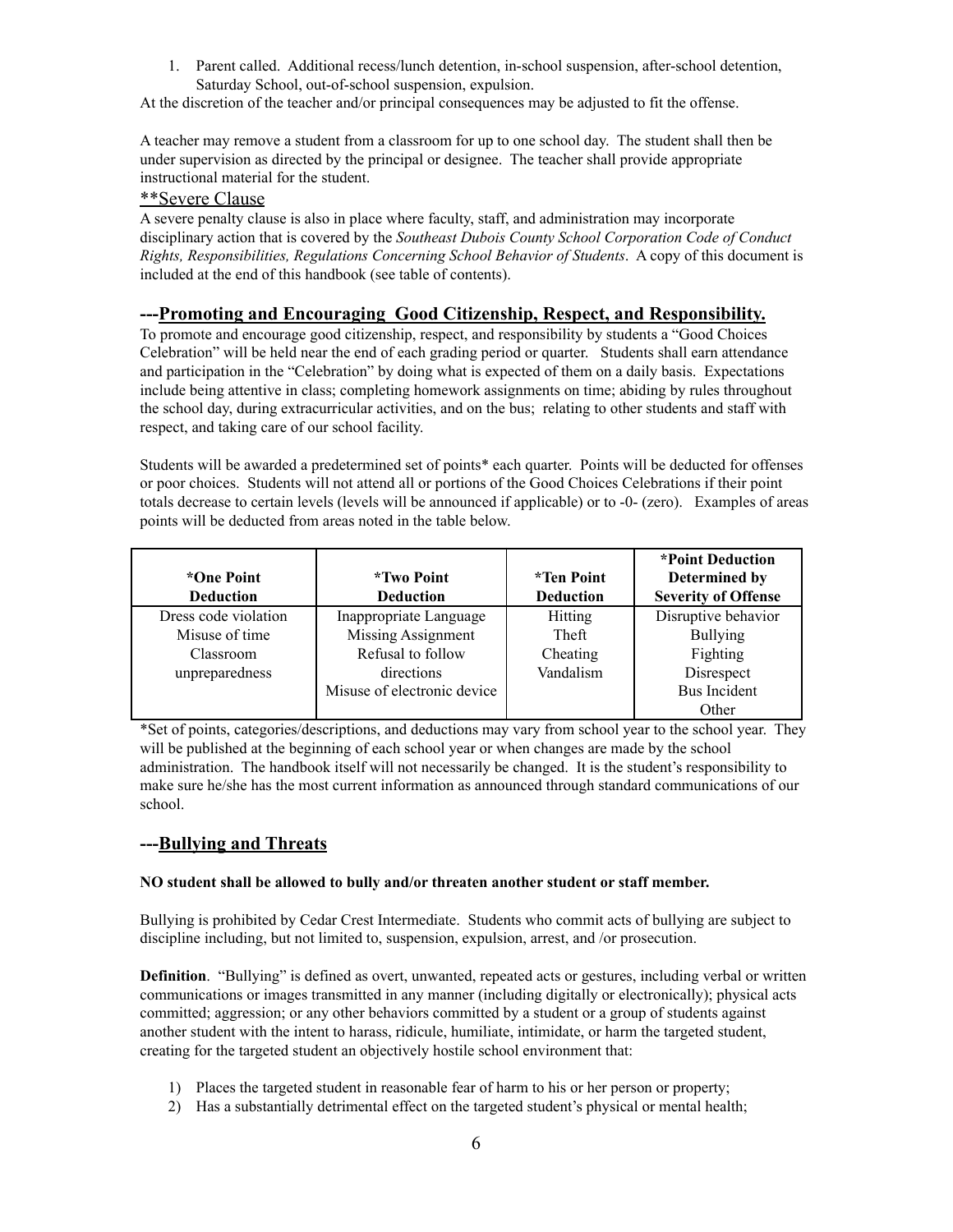- 3) Has the effect of substantially interfering with the targeted student's academic performance; or
- 4) Has the effect of substantially interfering with the targeted student's ability to participate in or benefit from the services, activities, or privileges provided by the school.

Bullying does not include:

- 1) Participating in a religious event;
- 2) Acting in an emergency involving the protection of a person or property from an imminent threat of serious bodily injury or substantial danger;
- 3) Participating in an activity consisting of the exercise of a student's freedom of speech rights;
- 4) Participation in an activity conducted by a nonprofit or governmental entity that provides recreation, education, training, or other care under the supervision of one or more adults;
- 5) Participating in an activity undertaken at the prior written direction of the student's parent; or
- 6) Engaging in interstate or international travel from a location outside Indiana to another location outside of Indiana.

**Applicability.** Cedar Crest prohibits bullying in all forms. This policy may be applied regardless of the physical location in which the bullying behavior occurred, whenever the individual committing the bullying behavior and any of the intended targets of the bullying behavior are students attending a school within our school corporation and disciplinary action is reasonably necessary to avoid substantial interference with school discipline or prevent an unreasonable threat to the rights of others for a safe and peaceful learning environment. Cedar Crest Intermediate prohibits bullying through the use of data or computer software that is accessed through any computer, computer system, or computer network.

**Education**. All students may be required to receive information on anti-bullying measures.

**Prevention.** All students will orally read a school-wide pledge to not engage in bullying or bullying-like behaviors with their homeroom teachers. Bullying and bullying-like behaviors will be defined. All students will be invited to sign the pledge and place it in an easily accessible location or in their school planner.

**Reporting.** Anyone who believes that a student has possibly been or is the victim of bullying is encouraged to immediately report the situation to an appropriate staff member. All staff members who observe or receive a report of suspected bullying shall immediately notify the principal and home school, advisor. Bullying reports to the Department of Child Services and/or law enforcement must be made as required by law, such as when a staff member believes that a student is the victim of abuse or neglect. Any person who makes a report of bullying and requests to remain anonymous will not be personally identified as the reporter or complainant to the extent permitted by law. School administration will act appropriately to discipline staff members who fail to initiate or conduct an investigation for a bullying incident and for the person who falsely reports an incident of bullying.

Students may report concerns of possible bullying in person, in writing, or by electronic means. Anonymous reports may be placed in morning student mail baskets. However, specific details must be provided to allow for investigation. Students are encouraged to include their names in the report and to request confidentiality so that follow-up questions can be asked by the school administration.

**Investigation**. Once a report of suspected bullying is received by the principal and home school advisor an investigation shall follow. The investigation shall be facilitated by the school administrator or other appropriate school staff. Information related to the investigation will be gathered using means including, but not limited to: witness interviews, requests for written witness statements, record identification and review, and an assessment of whether bullying occurred. The investigation will be initiated within one business day of the report to the principal and will ordinarily be completed within 30 calendar days.

**Investigation/Response**. If a report of suspected bullying is substantiated through an investigation the school will take appropriate intervention and responses as is consistent with policy and procedure. The school shall take prompt and effective steps reasonably calculated to stop the bullying, remedy the bullying, and prevent the bullying from recurring. Interventions and responses include, but are not limited to; separating the bully and the target; follow-up school counseling for the target, bullying education for the bullying; and prompt disciplinary action against the bully. These steps shall not penalize the target of the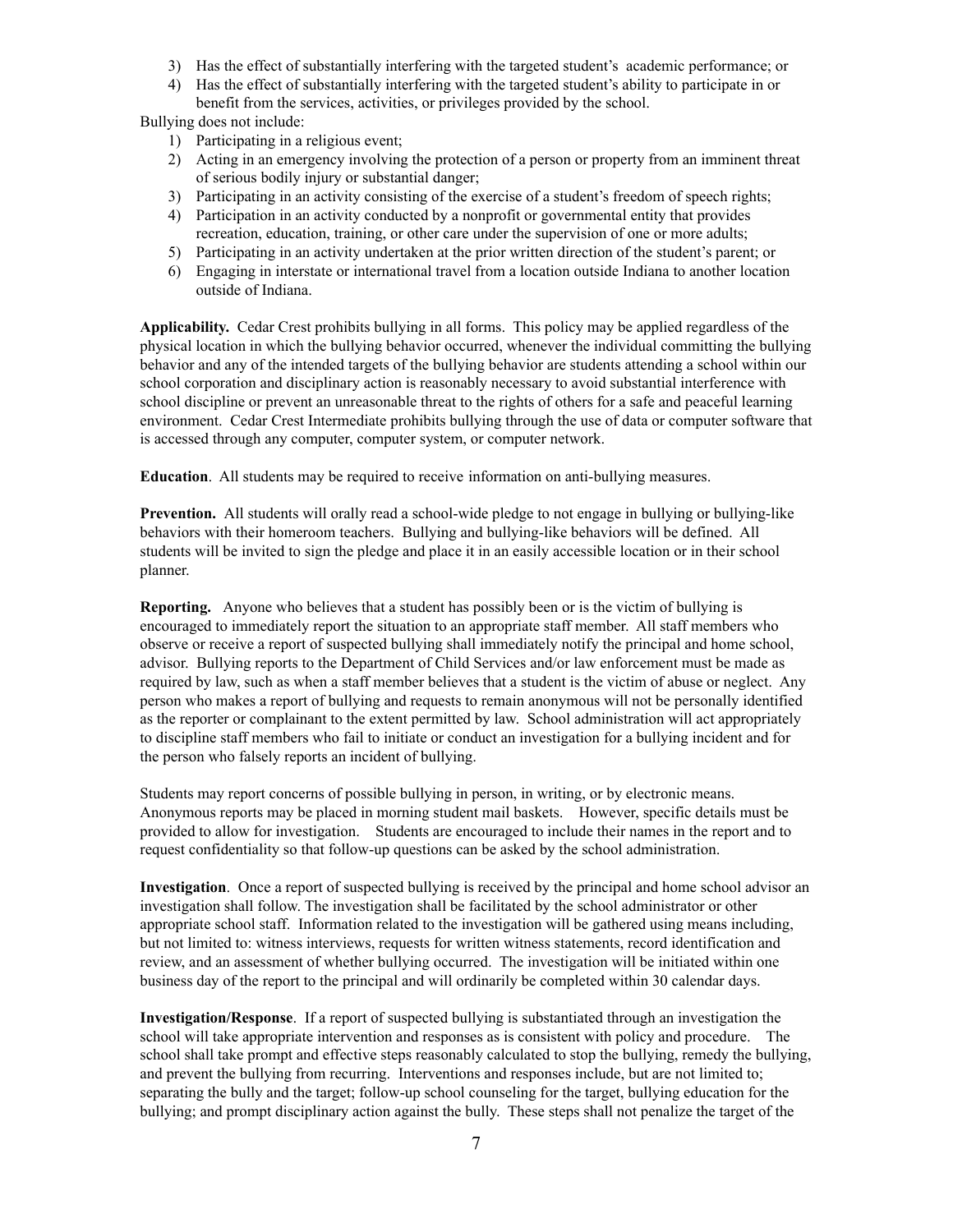bullying. Disciplinary action against the bully may include but are not limited to: suspension and expulsion for students; discharge for employees; exclusion for parents, guests, volunteers, and contractors; and removal from any of governing body members. Also, if the acts of bullying arise to the level of criminal offense the matter will be referred to law enforcement.

**Parental Involvement.** Parents are encouraged to be involved in the process of minimizing bullying. Parents should report suspected acts of bullying to an appropriate school official. Parents of students suspected of bullying will be notified with a phone call or through other means of appropriate communication. Parent notification will occur in an expedited manner within one business day after the school administrator receives the report of suspected bullying. Parents of students who are disciplined for acts of bullying will be in the disciplinary process consistent with the law and our school corporation policy.

#### **---Threats**

Upon notice of threats, if determined appropriate by school staff, parents of all students directly involved shall be informed. State law requires that all threats made to/against staff members are to be reported to local law enforcement agencies.

#### **---Searching of lockers, backpacks, purses, persons, etc.**

Upon a reasonable suspicion that a student:

- 1. violated or is violating a school rule or behavioral norm contained in the student handbook;
- 2. has violated or is violating a particular law;
- 3. possesses an item or substance which presents an immediate danger of physical harm or illness to students and staff or corporation property;

the principal or his/her designee may search (1) lockers or other storage areas for student use (i.e. desks, backpacks), (2) vehicles (i.e. bikes, cars of visiting students), or (3) persons (i.e. the student's pockets, purses; a "pat down" of the exterior of the student's clothing and the removal of anything identified; and the removal of an article of exterior clothing such as a jacket).

#### **---Drugs and Alcohol**

It is in violation of school corporation guidelines to:

- 1. Use, possess, provide to another person, or to be under the influence of any substance which is or contains any of the following (but not limited to): alcohol, marijuana, stimulant, intoxicant, depressant, hallucinogen, prescription, sold over-the-counter (without prescription), or any substance represented by the provider to be another substance (e.g. look-a-like), on school grounds at any time or at any school-sponsored activity at any location, including the school bus. Under the influence shall mean that the student has the presence of an illegal substance or residue of an illegal substance due to consumption, injection or prior use within body systems and the substance alters the individual's normal behavior or the individual tests positive for the presence of an illegal substance(s) beyond a level of zero.
- 2. Use, possess or provide to any person anything used or designed to be used primarily for the storage, possession, delivery, or consumption of alcohol, marijuana, stimulants, intoxicants, narcotics, depressants, hallucinogens, prescription medicines, whether on school premises at any time, or at any school-sponsored activity at any location, including the school bus.

Examples of things that are not to be possessed or provided to another person are: pills of any kind, pipes, rolling papers, clips, or lighters/matches.

#### **---Smoking and Vaping**

In order to encourage students to develop good health habits, Cedar Crest Intermediate has adopted a smoke-free and vaping-free building policy. No one is allowed to use or be in possession of any tobacco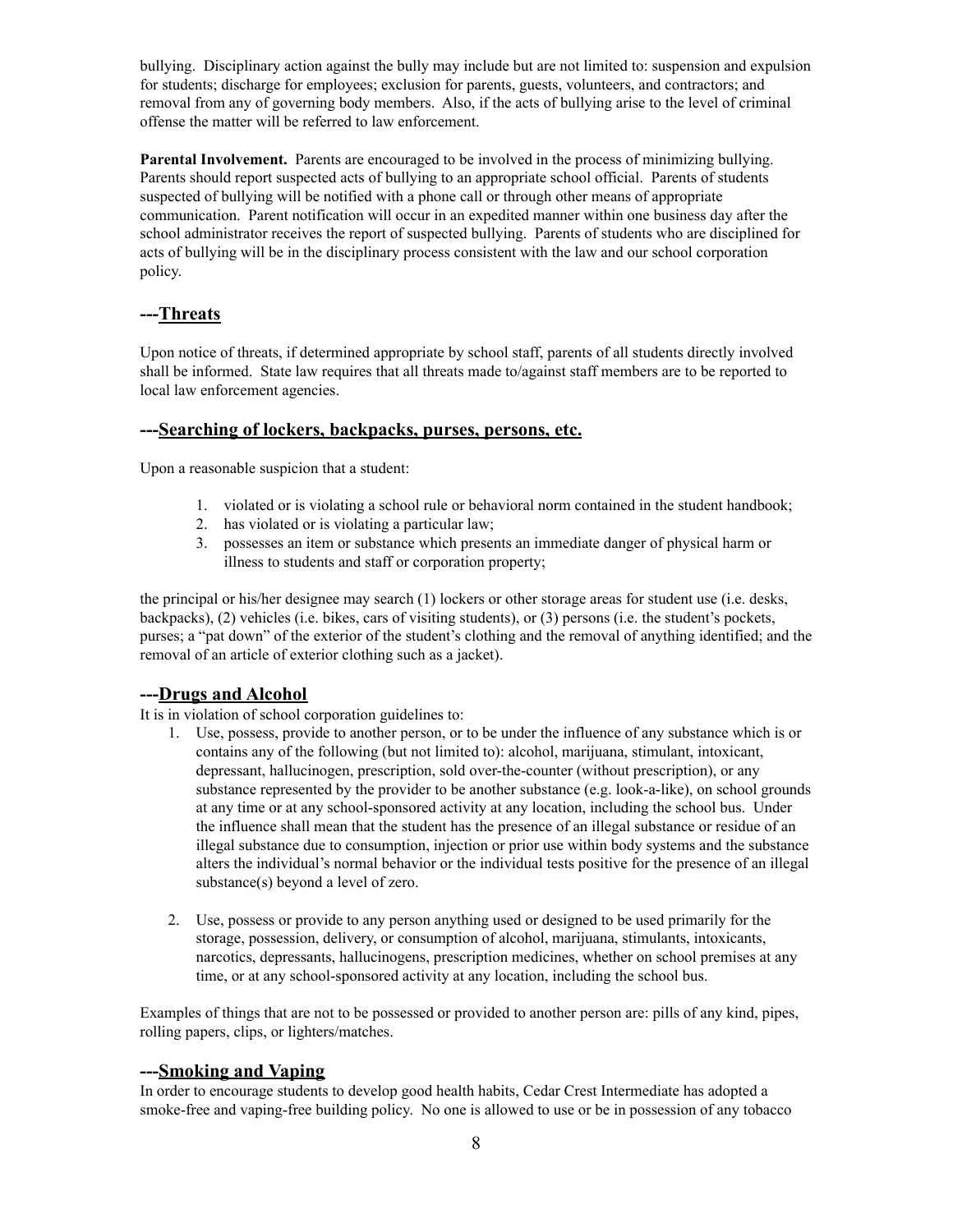and/or vaping products on school grounds, on buses, or at related activities of the school. It is unlawful for anyone under eighteen years of age to possess, purchase, or use any type of tobacco product. If caught, students may be referred to the prosecutor of Dubois County for a fine.

Students are not to carry any lighters, matches, or related articles to school at any time. Any tobacco products, vaping products, or related articles will be confiscated and not returned.

#### **---Specific Areas**

This is not intended to be inclusive of all expectations. These are specific answers to commonly asked questions. See above for more information.

- a. Gum may not be chewed on school property unless students have specific permission from the teacher/coach/supervisor. (Example: A basketball coach may allow players to chew gum while competing.)
- b. Student language/vocabulary shall **not** include profanity or be disrespectful towards others. No student shall be allowed to cause hurt towards others or self; or use language that reflects poorly on our student body, school, and community.
- c. Candy or other snacks may not be eaten in the school building and grounds unless students are given permission by a teacher or principal.
- d. Vending machines may not be used by students during the school day. Vending machines may be used during after-school activities with permission from school staff.

### **Birthdays and other Special Events**

In an effort to promote healthy choices and limit the eating of sweets, etc., we have rules in place for parent/family-provided snacks. A detailed list of unacceptable and acceptable options is available in our office. We will provide all families these rules at the beginning of the school year. Reminders may also be sent out during the school year. School personnel understands that sweets and other related treats (for example cookies, ice cream, etc.) are ok in moderation. At times sweets, etc. are provided to students by school personnel throughout the school year. However, we maintain better control of what students are offered, in a room of 20+ students, by having rules for all families to follow.

### **Bus Transportation**

Riding a school bus is a privilege. A reasonable conversation is permitted. Otherwise, conduct that is required in the classroom is required on the bus. Because the driver is charged with the responsibility of transporting students to and from home safely each day, riders are expected to obey the driver promptly. School bus drivers have the authority to rule and govern their buses. Students that refuse to follow bus rules may be suspended from riding the bus at the discretion of the principal and/or the Corporation Transportation Director.

A detailed list of bus rules is distributed in a separate document at the beginning of each school year.

### **Cafeteria Services**

Our school participates in the National School Lunch Program and offers students nutritionally balanced lunches daily. Menus shall be published weekly. Prices are noted on the General Information Sheet available on registration day.

Students are to select three items from those offered to them. Students must also take milk. Exceptions apply if a doctor's statement indicates a student may not have an item due to an allergy, etc. Students may bring their lunch; however, the school does not provide refrigeration or heating of lunches brought. Soft drinks are not permitted at lunch.

After taking a tray or arriving with a lunch prepared at home students are to sit in their assigned area. Good table manners are to be followed and talking shall be at a reasonable volume as determined by staff members on duty. Students are to ask for permission to get out of their seats for bathroom use, etc.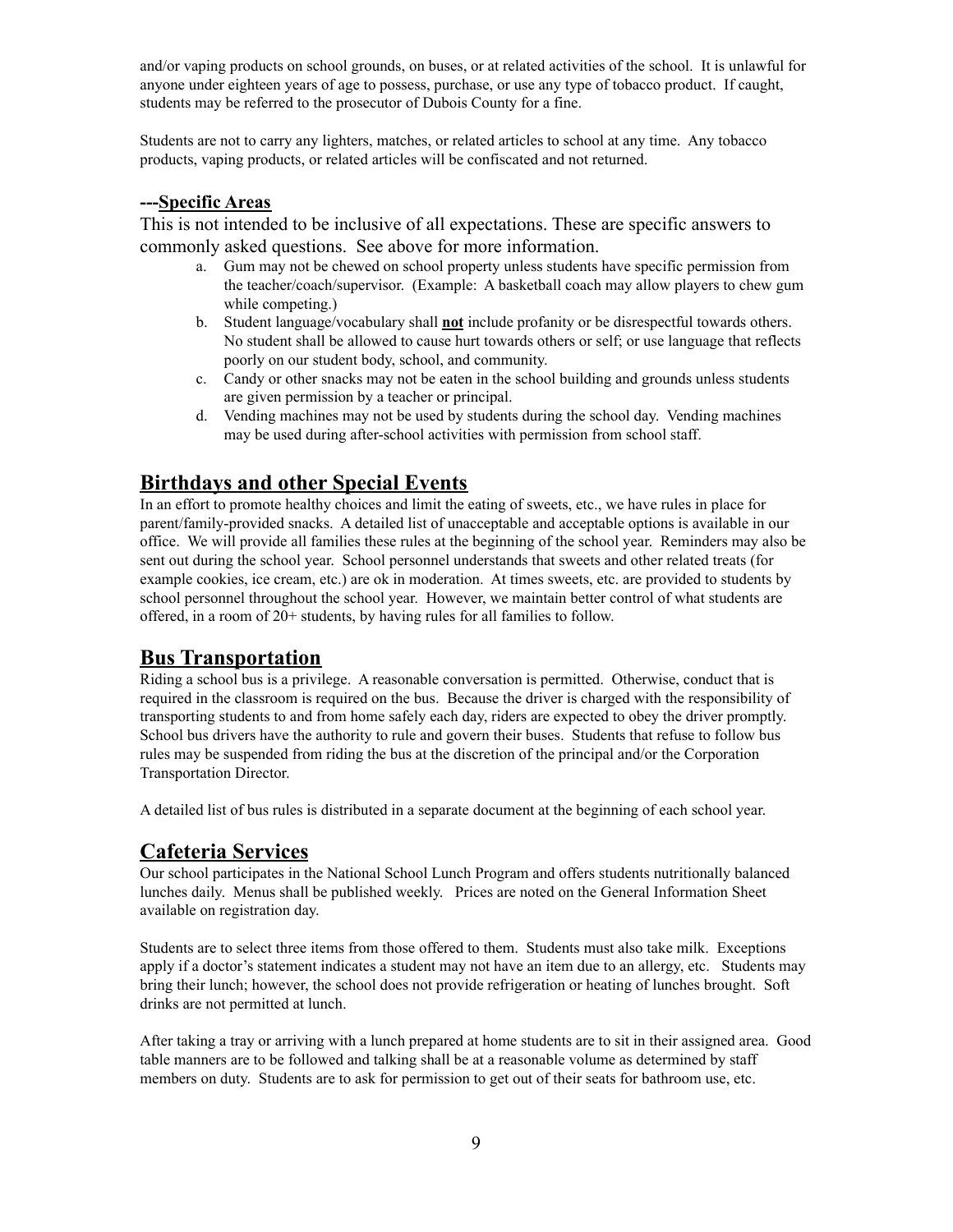Free and reduced-price meals are available based on financial need. Applications for Free and Reduced lunches are available at the school office. If a family has students attending more than one corporation school, only one form is required to be completed. Information about a student's participation is confidential.

### **Cameras**

Security cameras are positioned at various locations inside and outside the school building. Video may be used by the administration to aid in resolving discipline concerns.

### **Cheating**

Cheating will result in students receiving -0- credit for the graded assignment and/or test and/or project and a loss of 10 points for Good Choices Celebration. Additional disciplinary action may be taken in form of in-school suspension, detention, loss of recess, etc.

### **Communications**

### -School to Students and Families

Cedar Crest staff will strive to keep all students and families informed of school information on a timely basis. Tools used to do this include:

- 1. Daily announcements in school
- 2. School newsletters are sent home electronically every Friday
- 3. Internet Web site (http://www.sedubois.k12.in.us/schools/cedar-crest-intermediate-school)
- 4. Teacher and/or grade level newsletter may be sent home periodically
- 5. Phone calls and/or texts as needed
- 6. Electronic mail (e-mail)
- 7. Harmony School Management system (access to grades and lunch information)
- 8. CCI's learning management system
- 9. School Reach calling system

#### -Parent/Teacher Conferences

Parent/Teacher conferences shall be offered one time per school year. Information on conferences shall be distributed in/with the school newsletter.

### -Parent/Guardian Questions/Concerns

Parents or guardians are encouraged to contact Cedar Crest staff as needed. Please contact staff members directly involved with your questions/concerns with the person-to-person visit, written notes, phone calls, or e-mails. If an issue is not satisfactorily addressed with the involved staff member contact the principal.

We have voicemail capabilities. Please leave messages if the phone is not answered. We will make every effort to return calls promptly. If calls are not returned within a reasonable time please call again. Equipment failure is typically minimal, but it does occur occasionally.

### -School Contact Information

Our phone number is 812-817-0900 Option 2

Our address is 4770 E. State Road 162, Huntingburg, IN 47542.

Our Internet address is **http://www.sedubois.k12.in.us/2/Home**

Staff e-mail addresses are available at this site. The principal email is on the cover of this document.

### -End of School Day Transportation Changes

All contacts to inform school and students of changes to transportation plans at the end of the school day are to be made prior to 2:00 P.M. each day. This will allow a reasonable time for messages to be delivered to a student and the homeroom teacher. Otherwise, students will go home using normal transportation plans. Safe transportation home is a priority. The office is a very busy place at the end of the school day. Cooperation with this is appreciated.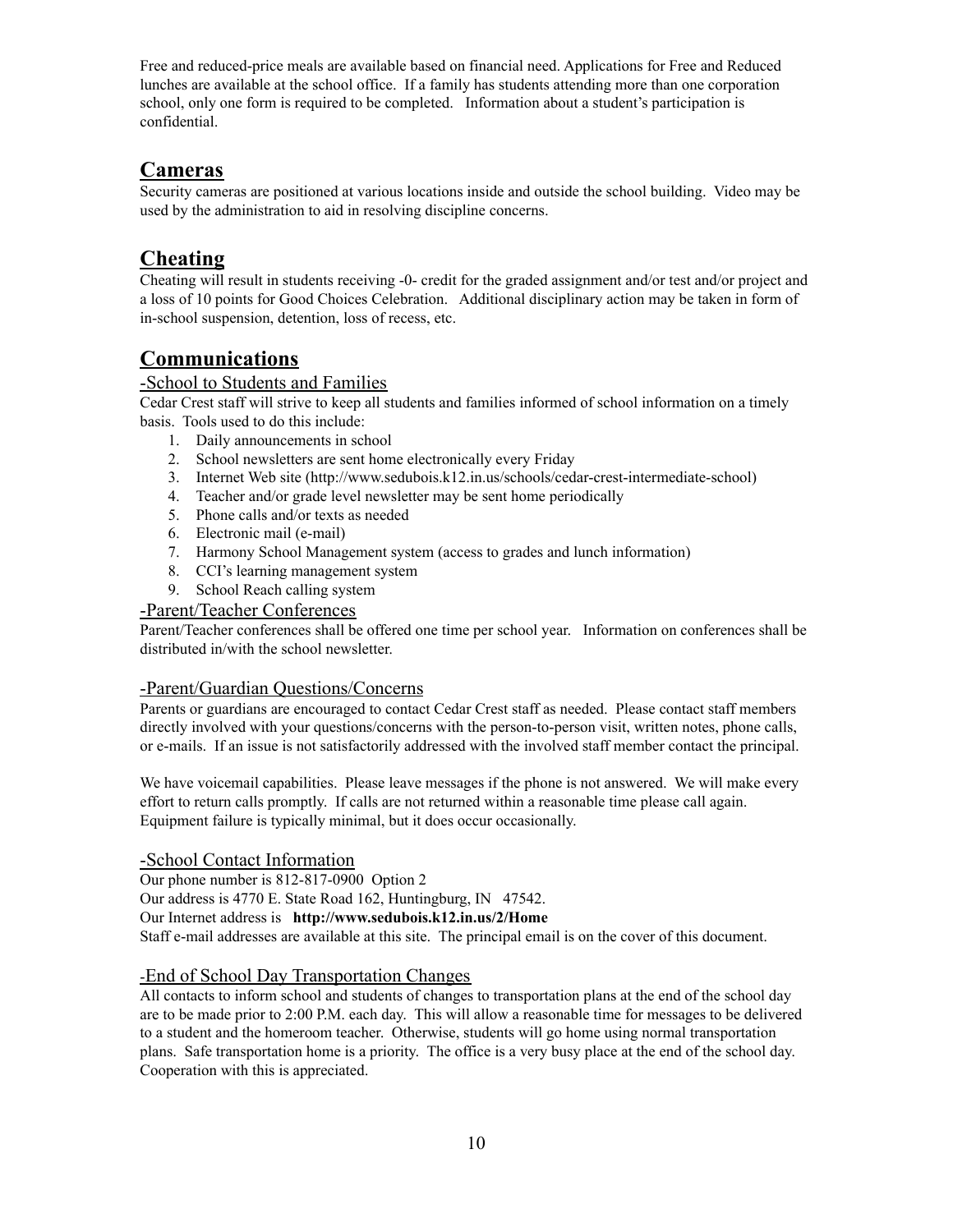### -Student Use of Phones

The use of school telephones by students is limited to emergency calls and school business calls only. Calls for forgotten homework and permission to attend functions will be discouraged. These matters should be taken care of in advance. **Cell phones are not needed as their use is not permitted at school. If a** student has a need for a phone before or after school the phone must be kept turned off in the **student's backpack throughout the school day from arrival to dismissal. An alternative is to give a phone to the homeroom teacher or school office staff.**

#### -Parent/Guardian Contact Information

Accurate contact information (phone numbers, e-mail addresses, babysitter numbers, emergency phone numbers) will be requested at the time of registration. It is important that all information be kept current throughout the school year. If you have an unlisted phone number it is very important that the number is shared with our office in the event of an emergency or concerns with the academic/social/emotional progress of a student. Inform the office of your expectation that the numbers be kept confidential and used only by office staff. Contact info will not be shared with third parties unless you grant permission to do so.

### **Complaints**

Usually, student or parent complaints or concerns can be addressed by a phone call or a conference with a teacher or principal. For those complaints and concerns involving only teachers at first that cannot be satisfactorily resolved, the principal should be contacted. If unresolved after talking with the principal, contact the Superintendent.

### **Custodial/Non-Custodial Information**

If custody issues are present for a student the principal must be informed. Communications must include copies of the court order, restraining order, divorce decree, or another court document. It is the responsibility of the custodial parent to inform the principal of all pertinent information, special concerns, and restrictions in respect to child custody matters. The principal must be informed of all updates and changes that impact the child and the function of school as they occur.

Federal and State Law automatically provides that non-custodial parents have unlimited access to all records and information concerning the education of their child unless those rights are specifically taken away.

In the event the non-custodial parent requests report cards, newsletters, calendars, etc. be sent via mail, a small fee will be charged to cover the expenses.

### **Deliveries**

Items essential to the learning process or necessary personal items should be brought to the school office. Because every effort is made to not disrupt the learning process, deliveries will be made at the least disruptive time possible.

### **Disabilities and Learning Difficulties**

Parents of students with learning difficulties or who may need special education services may request an evaluation for special education at any time. If a child is experiencing learning difficulties, the parent may contact the teacher or principal to learn about the school's general education referral or screening process for support services. The system considers a variety of support options including referral for special education evaluation and/or developing a 504 Plan.

At any time a parent is entitled to request an evaluation for special education services. Additionally, the school may initiate consideration to evaluate a student. If an evaluation is determined to be needed, the parent will be notified and asked to provide consent for an evaluation. The evaluation must be completed within a required number (inquire at time of request) of days from the date the written consent is received. A conference shall be held upon completion of the evaluation. A copy of the final report must be given to the parents.

The school shall inform the parents how they can obtain a copy of the Notice of Procedural Safeguards ---Rights of Parents of Students with Disabilities.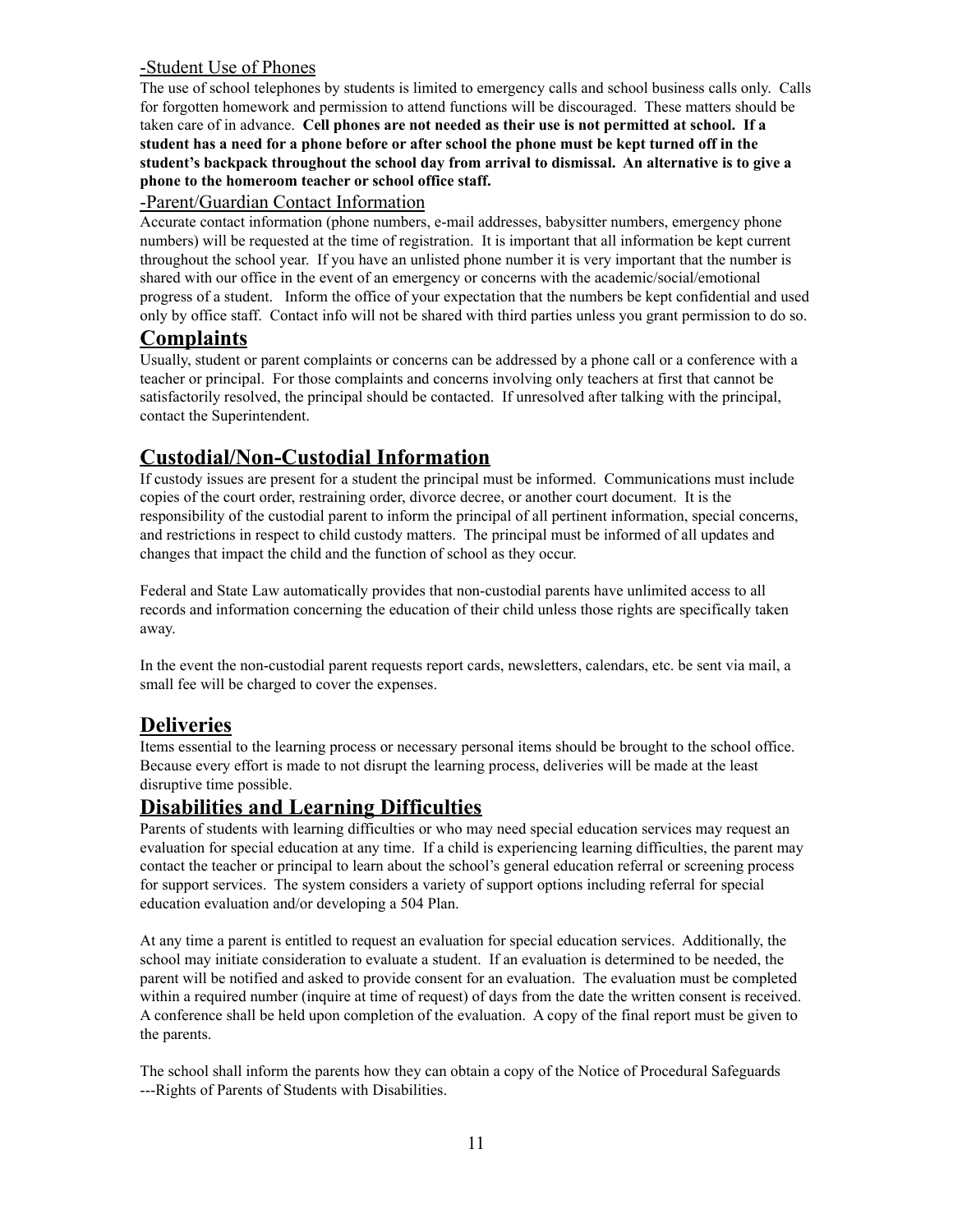### **Dress Code**

Appropriate dress and personal grooming will be required of each student as a vital part of maintaining a positive educational environment. Modes of grooming and styles of attire that detract from an appropriate educational environment will not be permitted. Students, in their dress and grooming, must recognize the necessity for health, safety, cleanliness, and modesty at all times.

The building administration shall determine what is appropriate. A student may be sent home to correct inappropriate dress or grooming. Students may also be instructed to wear clothing provided by the office for a given day. Students can be disciplined for offenses, especially repeated offenses. In general, students should always avoid extremes.

#### **Guidelines:**

- 1. Students shall wear all items of clothing in the manner for which it was intended or designed.
	- Do not wear clothing that has been torn or made to have holes. ● Pants and shorts must be worn at waist level (no sagging) and shall have proper belting to
	- hold them at the waist position.
	- Pants shall not drag on the floor.
- 2. The wearing of any apparel that has writing, printing, symbols, or graphics that is judged to be offensive, immoral, vulgar, lewd, suggestive of and/or implies sex, drugs, alcohol, tobacco, violence, or other subjects disruptive to the normal school environment is prohibited.
- 3. Shirts/tops must have at least a 3-inch section covering the tops of the shoulder. Sleeveless shirts are permitted as long as the armhole is small. Tank tops (fabric less than three inches between collar and cuff over the shoulder), racerback shirts, and spaghetti strapped shirts are not allowed. All shirts should be modest and not reveal the chest or upper back nor the midriff area.
- 4. On any given school day students are to wear the clothing they have put on at home with parental guidance. Students may not change clothing upon arrival at school. Students may change clothing for P.E. with the permission of their P.E. teacher.
- 5. Students are expected to wear shoes that are safe and appropriate. On P.E. days, athletic shoes must be worn.
- 6. Shorts are permitted in warmer weather. The length of the shorts must extend below mid-thigh. A good guideline is that shorts must extend several inches  $(3+)$  below the tips of one's finger when hands are at the student's sides. Cycle shorts or exercise tights are not permitted unless they are worn under shorts or other clothing. (We cannot possibly list the names of all types of clothing. So…if clothing (exercise tights, etc.) is tight/very tight then shorts or a shirt must also be worn and extend below the fingertips extended at one's side. Teachers and administration will make the final determination on a case-by-case basis.)
- 7. Costumes and any other attire that detracts from the educational process will not be permitted unless school officials have declared a special day allowing for such things. Hats may not be worn in the school building. Appropriate hats may only be worn on the playground and during specially-declared days.
- 8. The display of any object, symbol, or clothing that could be considered gang-related is prohibited.
- 9. Piercing rings or studs are permitted in ears only. If placed on any other portion of the body, it must not be visible during school hours.
- 10. Care must be taken so that a student's hair is not covering his/her eyes or face. Hair should be groomed so that it does not require constant repositioning to avoid covering his/her face or eyes.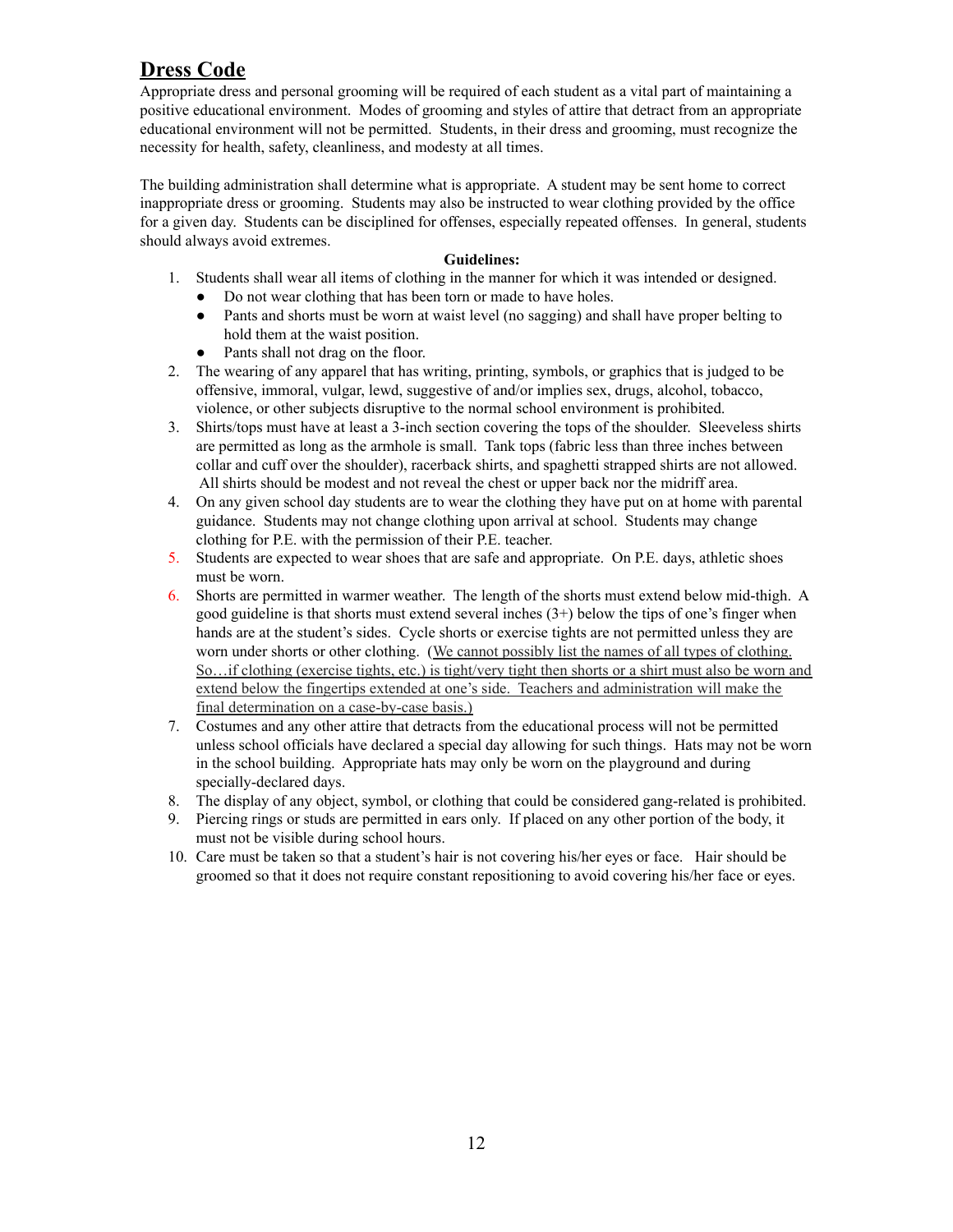### **Enrollment**

Student enrollment procedures will be announced through the media during the summer months. Typically enrollment will include open office hours on set days just prior to the start of each school year. New student enrollment may be done at any time by contacting the school office.

| immunized.<br>Note that state law changes will override the list included at the time of this publishing. |                                          |                              |
|-----------------------------------------------------------------------------------------------------------|------------------------------------------|------------------------------|
| 3 to 5 years old                                                                                          | 3 Hep B (Hepatitis B)                    |                              |
|                                                                                                           | 4 DTaP (Diphtheria, Tetanus & Pertussis) |                              |
|                                                                                                           | 3 Polio (Inactivated Polio)              |                              |
|                                                                                                           | 1 MMR (Measles, Mumps, Rubella)          |                              |
|                                                                                                           | 1 Varicella                              |                              |
| <b>Kindergarten</b>                                                                                       | 3 Hep B                                  | 2 Varicella                  |
|                                                                                                           | 5 DTaP                                   | 2 Hep A (Hepatitis A)        |
|                                                                                                           | 4 Polio                                  |                              |
|                                                                                                           | 2 MMR                                    |                              |
|                                                                                                           |                                          |                              |
| Grades 1 to 5                                                                                             | 3 Hep B                                  | 2 Varicella                  |
|                                                                                                           | 5 DTaP                                   |                              |
|                                                                                                           | 4 Polio                                  |                              |
|                                                                                                           | 2 MMR                                    |                              |
|                                                                                                           |                                          |                              |
| Grades 6 to 11                                                                                            | 3 Hep B                                  | 2 Varicella                  |
|                                                                                                           | 5 DTaP                                   | 1 Tdap (Tetanus & Pertussis) |
|                                                                                                           | 4 Polio                                  | 1 MCV4 (Meningococcal        |
|                                                                                                           | 2 MMR                                    | conjugate)                   |
|                                                                                                           |                                          |                              |
| Grade 12                                                                                                  | 3 Hep B                                  | 2 Varicella                  |
|                                                                                                           | 5 DTaP                                   | 1 Tdap                       |
|                                                                                                           | 4 Polio                                  | 2 MCV4                       |
|                                                                                                           | 2 MMR                                    |                              |

Indiana State Law (PL 105 Acts of 1980) requires that every child who is admitted to public school must be immunized. Note that state law changes will override the list included at the time of this publishing.

**Hep B** The minimum age for the 3rd dose of Hepatitis B is 24 weeks of age.

**DTaP** Four doses of DTaP/DTP/DT are acceptable if the 4th dose was administered on or after the child's 4th birthday.

**Polio** Three doses of Polio are acceptable for all grade levels if the third dose was given on or after the 4th birthday and at least 6 months after the previous dose with only one type of vaccine used (all OPV or all IPV).

For students in grades kindergarten through 4th grade, the final dose must be administered on or after the 4 th birthday, and be administered **at least 6 months** after the previous dose.

**Live Vaccines (MMR, Varicella & LAIV)** Live vaccines that are not administered on the same day must be administered a minimum of 28 days apart. The second dose should be repeated if the doses are separated by less than 28 days.

**Varicella** Physician documentation of disease history, including month and year, is proof of immunity for children entering preschool through 6th grade. Parental report of disease history is acceptable for grades 7-12.

**Tdap** There is no minimum interval from the last Td dose.

**MCV4** Individuals who receive dose 1 on or after their 16th birthday only need 1 dose of MCV4.

For children who have delayed immunizations, please refer to the 2014 CDC "Catch-up Immunization Schedule" to determine adequately immunizing doses. All minimum intervals and ages for each vaccination as specified per 2014 CDC guidelines must be met for a dose to be valid. A copy of these guidelines can be found at <http://www.cdc.gov/vaccines/schedules/>

<sup>\*\*</sup>State laws change requirements from time to time. Updates will be announced through the school newsletter. Parents are responsible for informing themselves of all requirements. This handbook may not be the latest.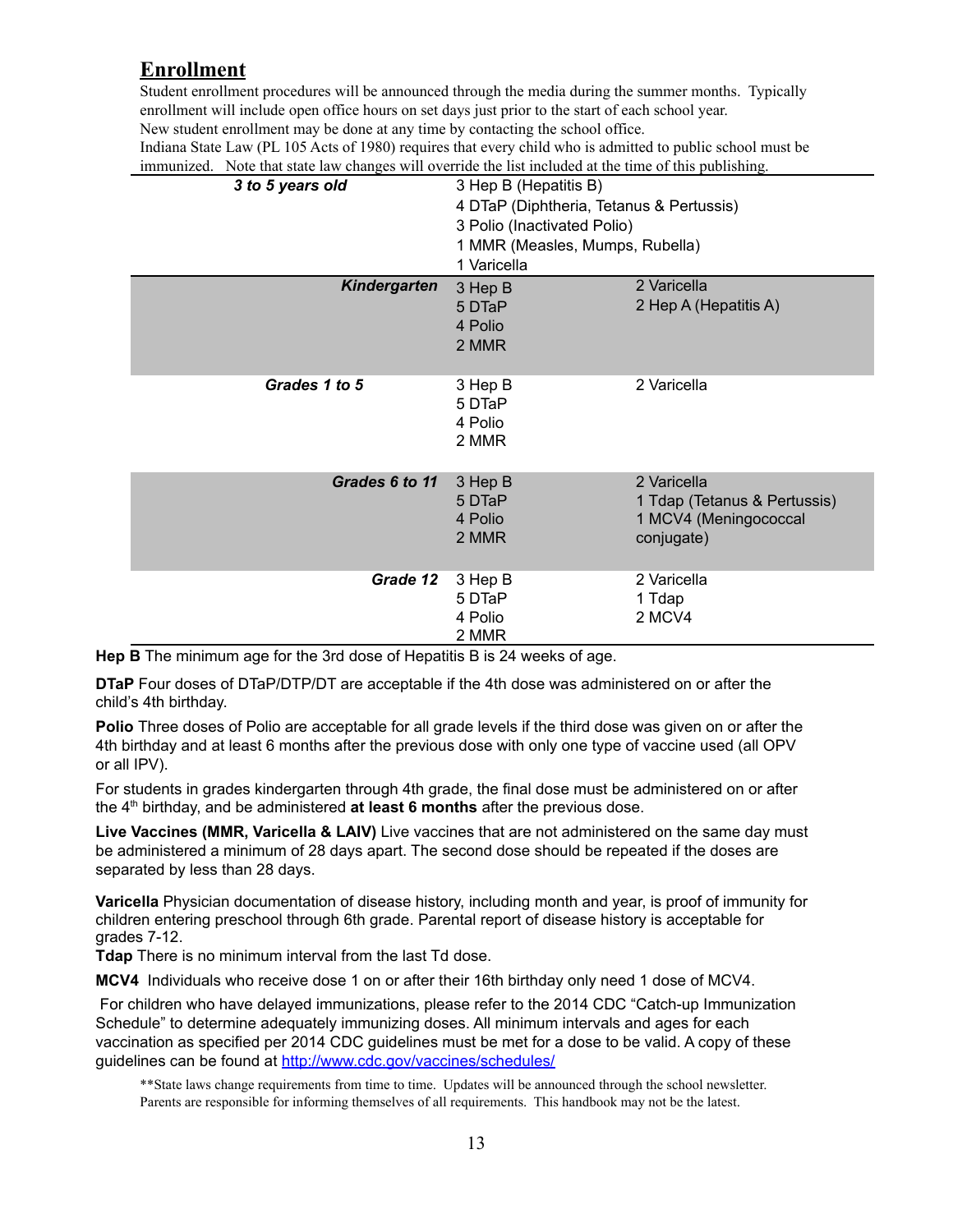### **Extracurricular Opportunities**

A number of extra-curricular opportunities shall be offered to students. Below is a list of some of the opportunities that may be offered. The list is not complete nor is everything listed offered each school year. Please refer to the school bulletin and separate flyers for notification of additional extra-curricular opportunities.

To participate in extracurricular opportunities students must meet specific and behavioral guidelines. (See below.)

### -School Government/Community Service

- Student Council
- K-kids

#### -Academic

- Spell Bowl
- Math Bowl
- Academic Bowl

### -Athletics

- Boys and Girls Basketball
- Girls Spring Volleyball (coordinated by high school coach)
- $\bullet$  Junior High Activities (participation by  $6<sup>th</sup>$  graders subject to needs of Junior High and CCI)
	- o Cross country
	- o Track
	- o Tennis
	- o Football (parent/booster club coordinated)
	- o wrestling
	- o dance
- Wrestling (parent coordinated)

#### -Clubs

- Robotics Club
- Book Club
- Media/Multi-media Club
- Others as announced

### -Eligibility

Teachers and administration will communicate eligibility requirements. Students who perform at below than expected reasonable effort and complete unacceptable levers of work and/or students who are off-track due to effort levers will lose eligibility for a period of time, typically, 2 weeks. If after two weeks the student is doing satisfactory work, as determined by the teacher, he/she may resume the extracurricular activity on a probationary basis.

The impact of disciplinary issues on participation in extracurricular activities shall be handled on a case-by-case basis by the principal. It is expected that all who participate in extracurricular activities be in good standing with school discipline expectations and also abided by school and coach expectations while participating in extracurricular activities.

### -School Absence and Extracurricular Participation

Students absent from school on the day of an extracurricular activity may not be permitted to participate. The principal shall decide on participation questions on a case-by-case basis. Students with unexcused absences shall not be allowed to participate.

### **Field Trips**

Parents are asked to sign a form at the beginning of the school year authorizing their child to go on school-planned trips off school premises. If the form is signed for a student they will be allowed to participate on the field trips if qualified otherwise (considering disciplinary issues, etc.) In addition, all field trips will be announced to parents through a weekly school newsletter and possibly other means. Permission forms may also be sent home and asked to be returned completed. This will ensure staff that parents are aware of field trips.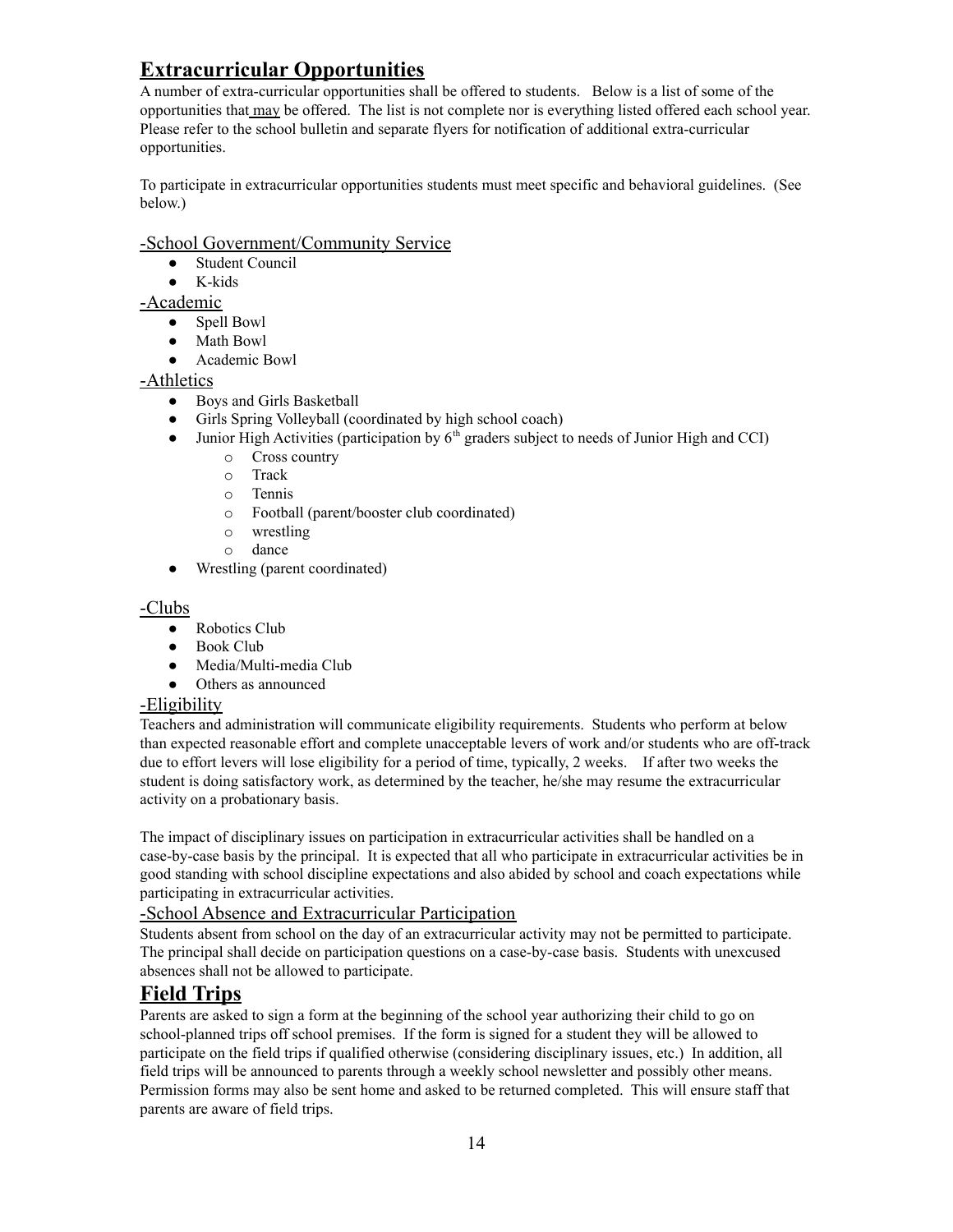### **Grades**

-Grading Scale

| Grade        | Percentages                   |
|--------------|-------------------------------|
| $A+$         | 100                           |
| A            | 94-99                         |
| А-           | 90-93                         |
| $B+$         | 87-89                         |
| B            | 83-86                         |
| $B-$         | 80-82                         |
| $C+$         | 77-79                         |
| $\mathsf{C}$ | 73-76                         |
| $C -$        | 70-72                         |
| $D+$         | 67-69                         |
| D            | 63-66                         |
| D-           | $60 - 62$                     |
| F            | 59 and below                  |
| <b>CR</b>    | Credit earned on satisfactory |
|              | completion of work            |
|              | Good                          |
| 2            | Needs Improvement             |
| 3            | Unsatisfactory                |

Grades are available for viewing by parents on the student platform account for core subjects (Math, Language Arts, Science, and Social Studies) by going to the Progress Page. Detail supporting grades is available by clicking on the subject name.

Grades/progress for all other areas(Art, Music, Band, PE, etc.) is available on Harmony. Grades for all core subjects will be added to Harmony at the end of the school year.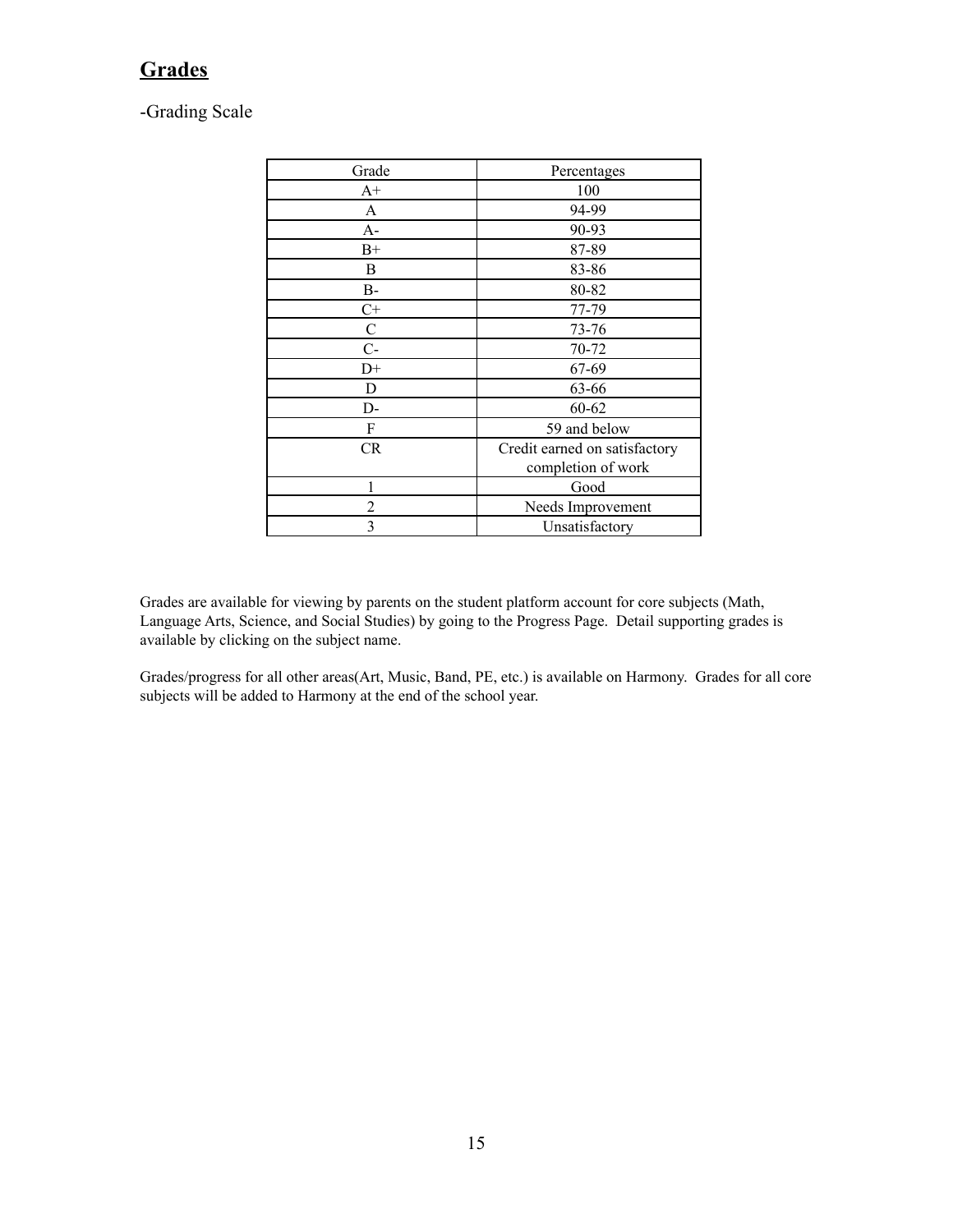### **Health of Students**

#### -Communicable Diseases

Parents of students with communicable or contagious diseases are asked to telephone the school nurse/principal so that other students who have been exposed to the disease can be alerted. Students with certain diseases are not allowed to come to school if the disease is contagious. As a rule students with a fever should not be at school. (Students may return to school upon being fever-free for 24 hours.) Contact the school office if you have questions.

Head Lice: No child may remain in school with live head lice. The student may return to school after treatment and nits are removed. Students should be checked by the school nurse before being allowed back into school.

#### -Immunizations

See Enrollment

#### -Medications

The school office must be notified of any medication a student is to have administered during the school day. If a child is required to have medication administered during the school day, and a parent cannot be at school to administer the medication, only the nurse, principal, teacher, or school employee designated by the principal may administer the medication in compliance with the following:

- 1. The school office must receive written consent signed by the parent/guardian. If the medication is a prescription medication, instructions must also be received from the physician. The consent must include the following:
	- date of consent
	- child's name
	- name of medication
	- $\bullet$  time(s) and day (s) medication is to be administered
	- dosage
	- the termination date for administering medication
- 2. All medications must be turned into the office. The exception to this policy is permitted if the medication is for an acute medical condition and it can be self-administered. (Written permission from parent or doctor is required.) All medication must be in its original container. Medications include prescription and non-prescription such as Tylenol, aspirin, cough syrup, lotions, ointments, cough drops, etc. Medicines stored at school may not be transported to school or be sent home with students below grade 9. Parents must make arrangements for delivery and pick up of medications. Medications shall not be transported to or from school by students.

Parents of students are responsible for informing the school office of any changes in the student's health or change in medication.

The school retains the discretion to reject requests for the administration of medicine. (The above policy and guidelines are pursuant to I.C. 34-4-6.6-3.5.)

#### -Illness and Injury While at School/Emergencies

If a student is injured or becomes ill at school, he/she will be monitored and be made as comfortable as possible. If a serious injury occurs or a student is sick and needs to leave, school parents/guardians will be contacted immediately. If they cannot be reached, the person listed as the emergency contact on the enrollment form will be contacted.

It is important that all information on the emergency information form be kept current. This form will be used in the event parents cannot be located. Please notify the school office of changes. If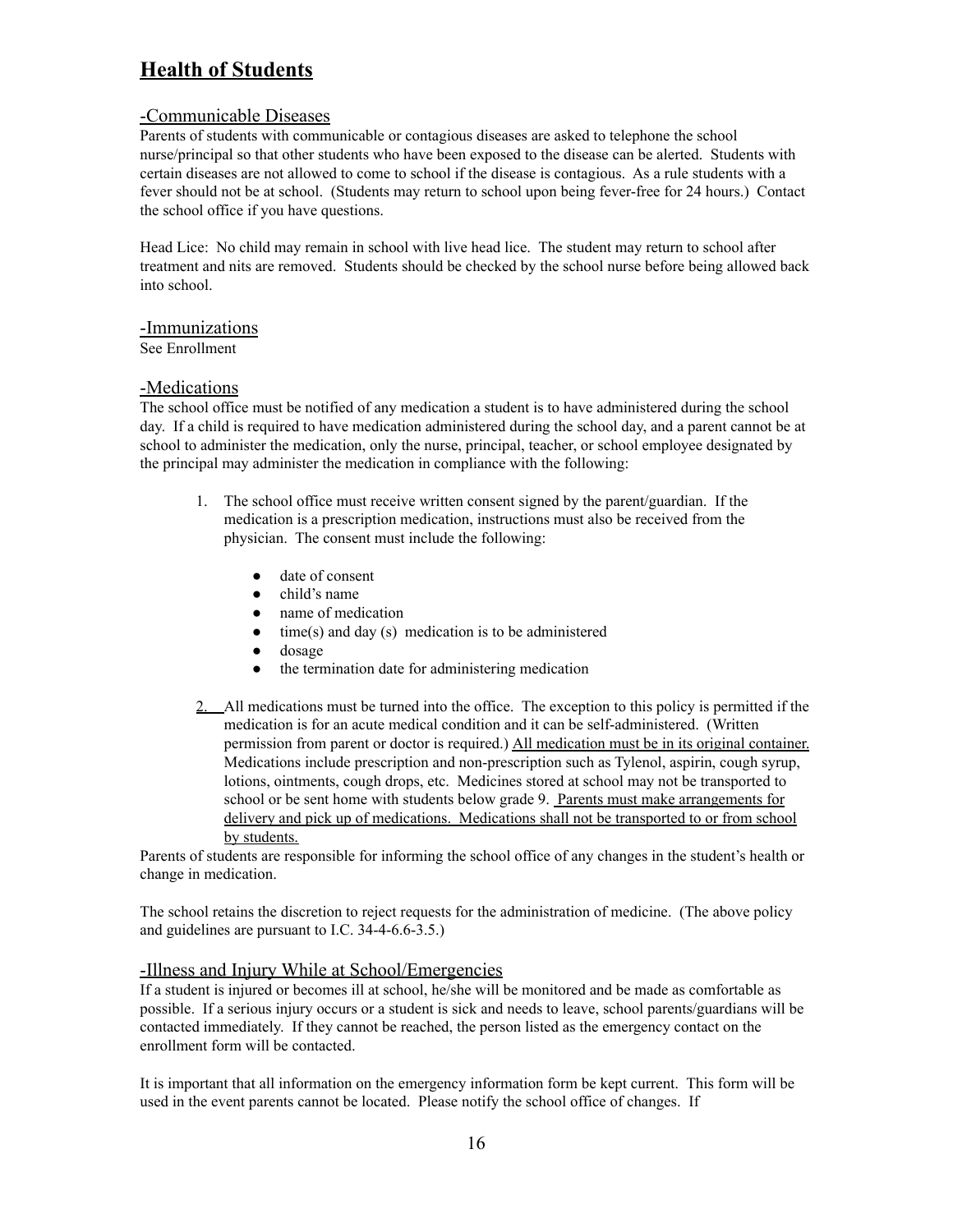parents/guardians have an unlisted or unpublished phone number, it is extremely important that the school has the number or another way to contact the parent/guardian, in the event of an emergency.

#### -Nurse and Home/School Advisor

A school nurse and home school advisor are on the school staff to provide services as deemed necessary by the school corporation. Both have a limited presence in our facility. To contact them, contact the school office.

#### -Nurse

The school nurse manages all records of immunization and assists in the treating of ill or injured students while on school premises. In their absence school office personnel attend to their duties.

#### -Home School Advisor

The home school advisor may assist families and staff with the social, emotional, and behavior concerns of students.

### **Homework**

Students are encouraged to use classroom and/or study time effectively to minimize the amount of homework. Students are to work on homework and/or reading for approximately 30 minutes each school day.

Parents are encouraged to monitor student progress and completion of homework daily. Parents are encouraged to demonstrate an interest in student work by asking questions, answering questions, and reinforcing that timely completion of homework to the best of the student's ability is important.

Assignments missed due to absence are the responsibility of the student. Students should meet with teachers upon returning to school and complete missed assignments in a timely manner.

Setting and pursuing smart goals and using school planners will help students organize their time and help parents monitor the completion of work.

### **Library/Media Center**

The Media Center has an extensive selection of fiction, nonfiction, and resource materials. It is open at announced times each school day. Each classroom has one assigned media time per week.

Rules for the Media Center will be posted in the library as well as on its website. These rules will outline appropriate behavior in the library; the rules will also summarize the policies regarding materials usage.

Students are responsible for books and materials they borrow from the Media Center. Students are asked to report damaged materials to the media specialist. Parents will be asked to pay the replacement cost of material that is lost or cannot be repaired.

### **Lockers**

All students shall be assigned a locker in the main corridors of the school. Students may use their lockers to store educational materials, coats, jackets, etc. The lockers do not have locks and personal locks may not be used. Students are not to store personal items of value in their assigned locker. Students are not to store opened drinks or food in their lockers.

The lockers are the property of the school and are subject to inspection without notice. See the Behavior section for additional detail.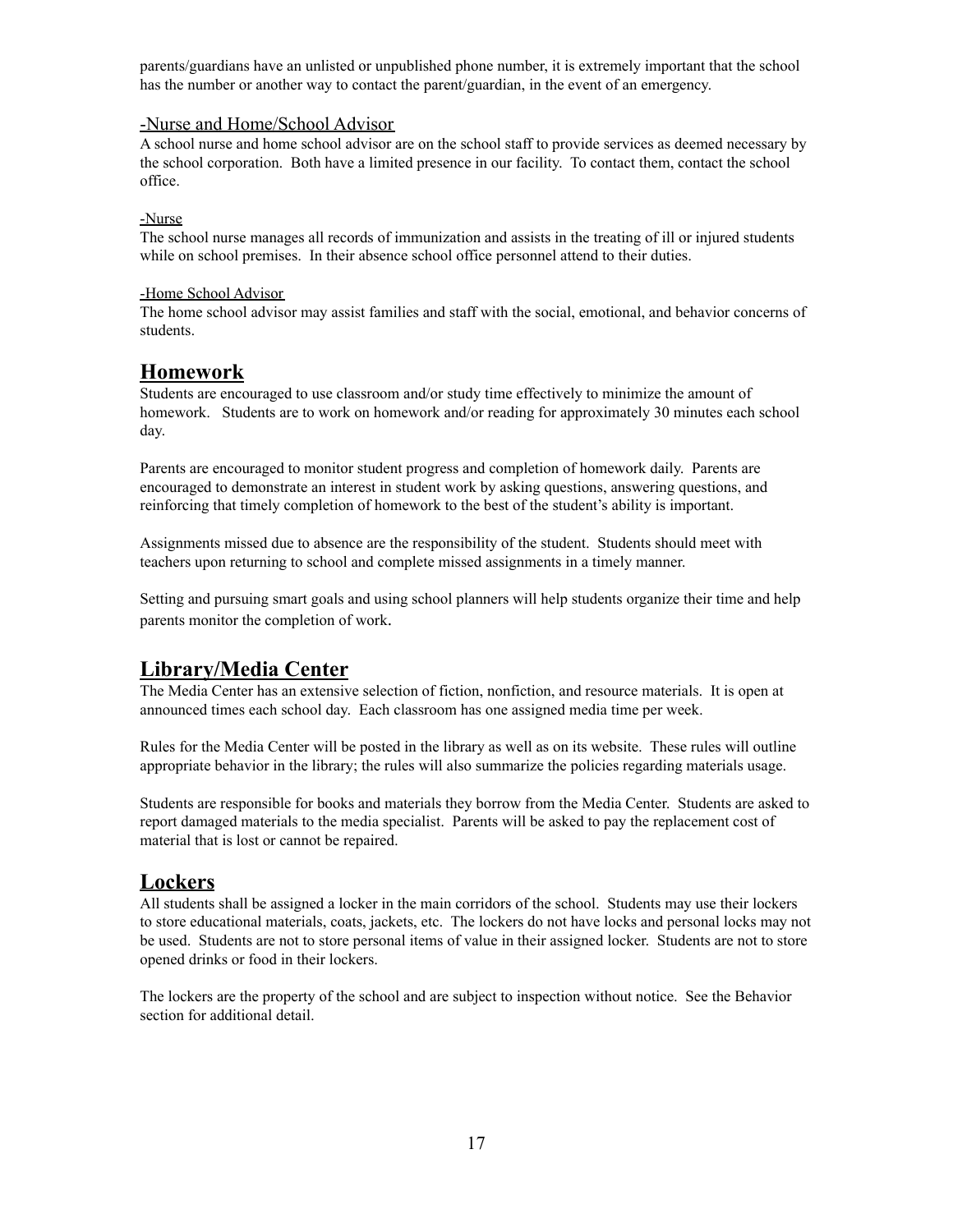### **Lost and Found**

Lost and found items are kept by the school office. If you find an item that appears to be lost, turn it into the office or a staff member so the rightful owner may claim the item. Found articles may be published in the bulletin periodically.

### **Lunch**

See Cafeteria Services.

### **Newspaper and Other Media Stories**

On occasion newspapers, radio stations, etc. contact us for information (eg. Academic Team results) and story information. Student names, parent names, and pictures will be given for stories. You may tell us not to do this. Please do so in writing and send it to the school office.

### **Parent Involvement**

A key part of a successful school is the positive involvement and support of parents. The school will inform parents of school news on a regular basis (See Communications). Parents are encouraged to openly discuss school activities with their children and inquire about academic progress regularly.

The following are programs specifically designed to involve parents in our school.

### -PTO Organization

All parents are automatically considered members of the Parent-Teacher Organization and are invited and encouraged to participate in school activities. A representative group of parents meets with the principal periodically. Names of the PTO Advisory Board are published in the school newsletter.

### -Volunteers

There are a number of volunteer opportunities at Cedar Crest Intermediate School. A list of opportunities will be distributed at the beginning of each school year. Individuals or groups are to contact a teacher or the principal with their interests.

Placement of volunteers will be at the discretion of the principal based upon need and availability. --Guidelines

- Be punctual (give advance notice if unable to be present as scheduled).
- Know and observe school safety rules.
- Dress appropriately.
- Treat all students fairly and with respect.
- Participate as guided by the teacher, principal, or other assigned staff member.
- Be positive. If unsure or if concerned about something at school discuss with the principal.

Criminal History Checks are required of all volunteers. This process can be done by going to the "Employment" tab on our SEDubois website. Look for the "SEDCSC Background Check – Volunteer" link.

### **-Parent/Teacher Conferences**

See Communications.

### **Personal Items**

Games, toys, collectibles are to be kept at home unless prior approval is given by the teacher or school administration.

See Telephone Use in Technology Use Section.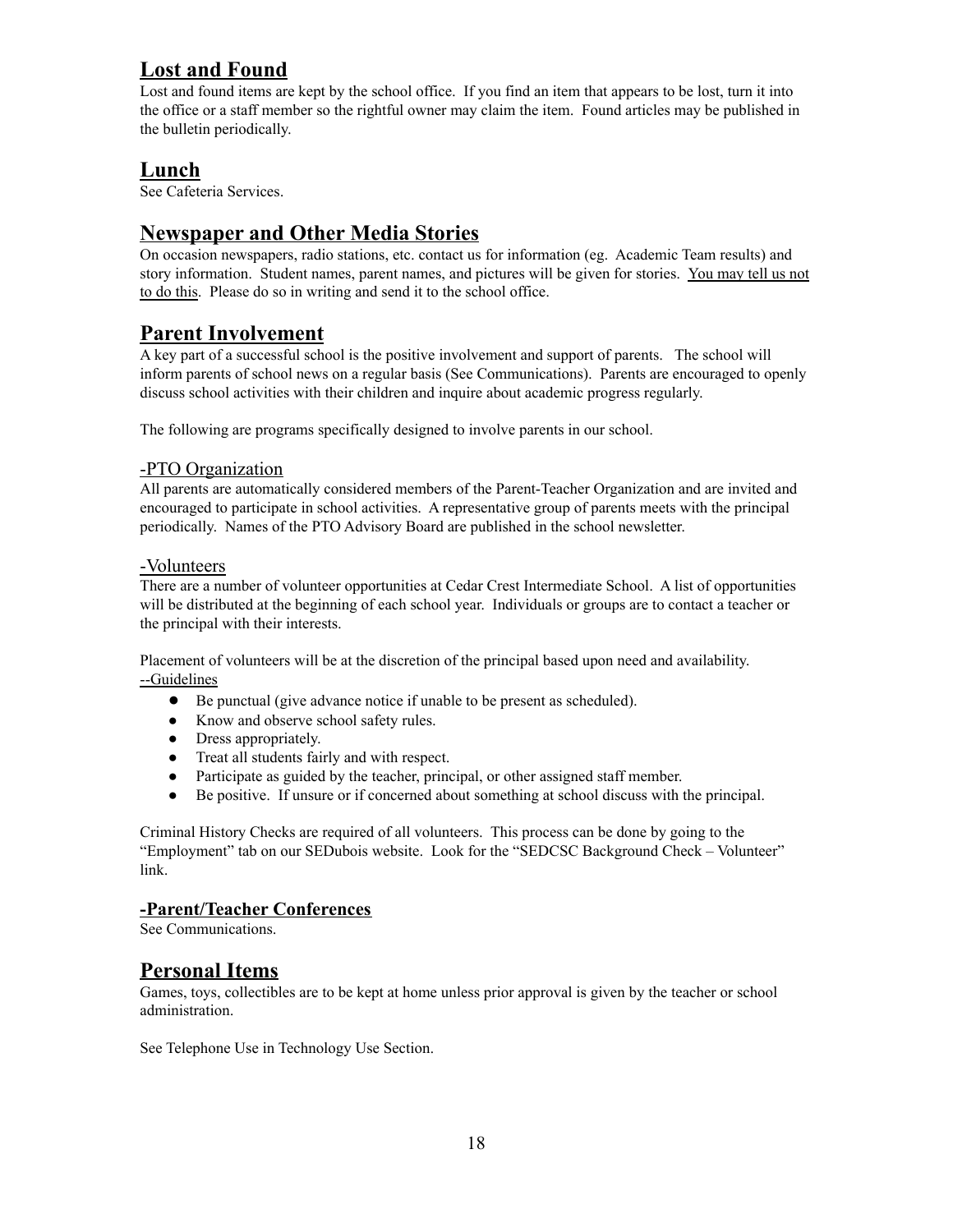### **Pesticides**

Non-chemical pest control tactics are used whenever possible. However, pesticides are periodically used as part of an integrated pest management plan. All persons applying pesticides are required to receive special training in pesticide application and pest control. Should you have further questions about pesticide use, including the types of treatments, you may contact the principal.

### **Pledge of Allegiance, Moment of Silence, and Prayer**

Each school day will include time for staff/student-led *Pledge of Allegiance* to the United States Flag and a Moment of Silence. Parents may request that that their child be excused from participation in the Pledge and/or moment of silence. The request must be in writing and signed by the parent. Students who have permission not to participate must stay in the classroom and quietly not participate.

Each student has a right to individually, voluntarily, and silently pray or meditate in school in a manner that does not disrupt instruction or other activities at school. The school will not require, encourage, or coerce a student to engage in or refrain from such prayer or meditation during any school activity.

### **Recess**

On a typical school day, students will have recess daily, over the lunch period. Exceptions are at the discretion of the principal and faculty and staff. Students are expected to play fairly and safely and stay on the playground. They may only enter the building from the playground with the permission of the supervisor. Students may never leave school property unsupervised. Students may not enter woods or walking trails unsupervised.

### **Safety**

Students and staff shall participate in frequent drills of emergency procedures. Drills shall include fire evacuation, severe weather, lockdown, and building re-entry. For more information on school safety, contact the principal.

### **Summit Learning Partnership**

Our school has an educational partnership with Summit Learning and uses an online platform to house and deliver instructional materials. All instructional resources are reviewed and approved by CCI teachers or added to the platform by CCI teachers. Instructional materials are based on Indiana Academic Standards.

### **Student Responsibilities (See Behavior Section)**

Student responsibilities for achieving a positive learning environment and safe school shall include these general rules:

- 1. Exhibit respect towards others.
- 2. Exhibit respect towards our school facility.
- 3. Be properly attired (see Dress Code).
- 4. Conduct himself/herself in a responsible manner.
- 5. Obey all school rules, including safety rules.
- 6. Take pride in our school building by keeping it clean
- 7. Cooperate with staff in the investigation of disciplinary cases and volunteering information when the student has knowledge relating to a serious offense.
- 8. Do not leave school grounds during school hours without the permission of the principal.

### **Study Skills**

The development of the following study skills will increase the likelihood of school success.

1. Bring a notebook, paper, pen or pencil, and other materials to class.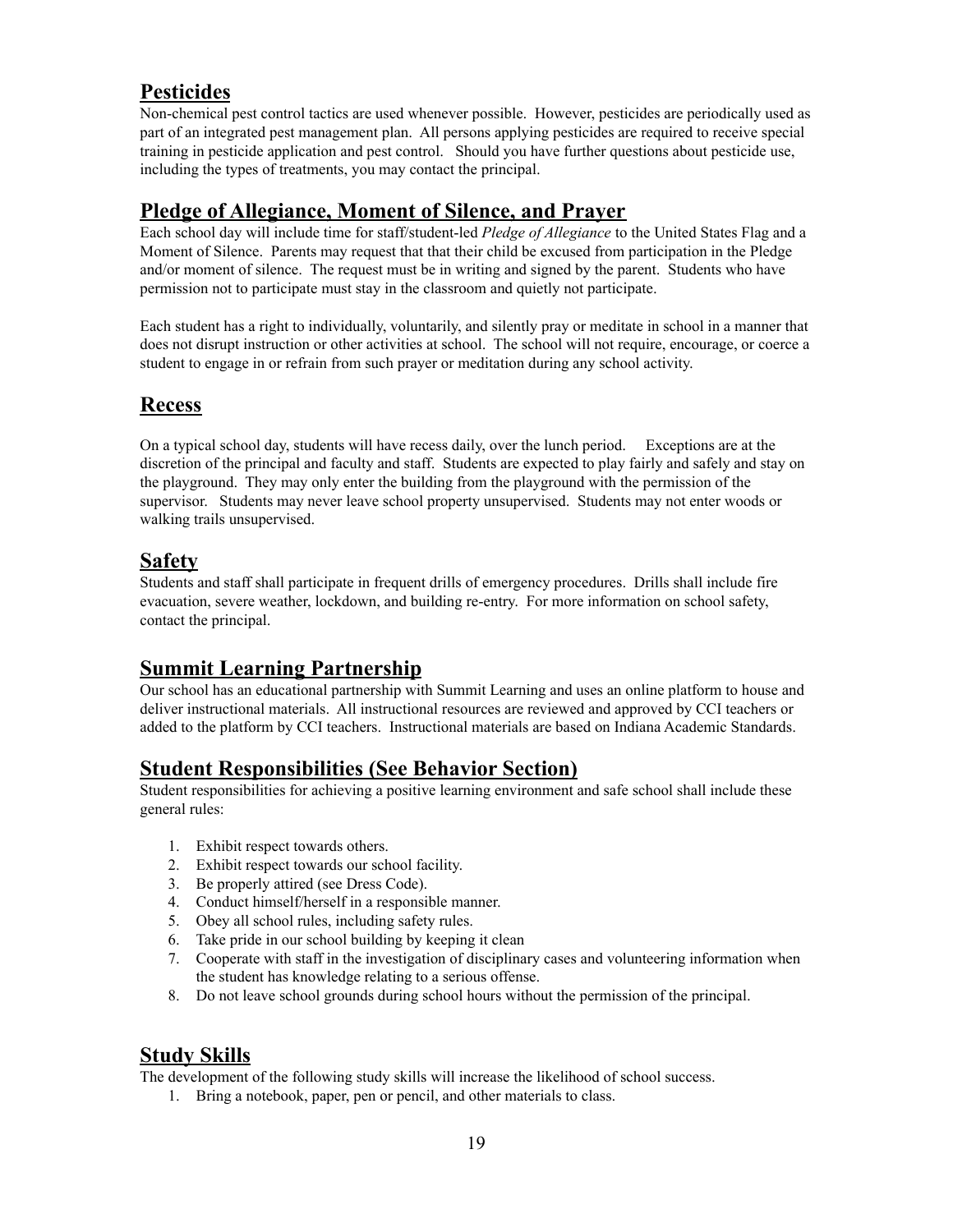- 2. Actively participate in the classroom---listen and take part in discussions.
- 3. Ask questions if you do not understand discussions or demonstrations.
- 4. Plan work. Schedule time for homework daily. Understand assignments before leaving the classroom.
- 5. Use what is learned in practical ways.
- 6. Strive to do your best.

### **Technology Use (Internet Use, etc.)**

#### Telephone Use and other Electronic Equipment (Personal Items)

See the section on Wireless Communication Devices in this handbook. This is school corporation policy. What follows are some specific policies to CCI.

Students may be allowed to use the school telephone with permission. Students may not receive incoming calls from anyone other than their custodial parent or legal guardian. Calls from custodial parents or legal guardians shall be at a minimum and at the approval of the principal if excessive (to be determined by the principal). Typically, messages shall be taken by school personnel and passed on if appropriate.

Exceptions to this policy extend to supervised classroom activities such as calling for the time and temperature.

Students shall not use personal cell phones, paging devices, etc. during the instructional day. If students attempt to handle or use these devices during the instructional day the device will be taken and kept in the school office. It may be returned to the student or his/her parents at the discretion of the principal. Students may possess (in backpacks) and use these devices outside the instructional day with the permission of the staff member responsible. This need is minimal as school phones are accessible by school staff who supervise school activities.

A student may not possess laser pointers while on school property or while attending school-sponsored activities on or off school property. If a student is found in possession of one it will be taken and returned to the student or parent at the discretion of the staff member or principal.

Each student is assigned a Chromebook for use. Personal electronic devices are not needed but, students may bring approved devices to school to use for approved instructional activities (internet searches, etc.) and staff supervised activities (ex. Reading). Use of devices is limited to classrooms only unless specific permission is given by staff to use in other places. If the device has the capability to access the internet it must do so through the WIFI maintained by our school. The device may not be used for personal communications such as texting, Instagram messaging, emailing, etc. unless the activity is teacher-approved.

There is limited ability to secure any personal devices when not being used by their owners. The school shall not be responsible for loss or damage to personal devices. Students may turn devices into the office for storage during the school day.

All content on devices brought to school should be CCI school age-appropriate to avoid any risk of sharing inappropriate material with others.

Students may not use electronic music devices or video devices at school unless expressly authorized by a teacher and the principal. The school is not responsible for lost, damaged, or stolen equipment.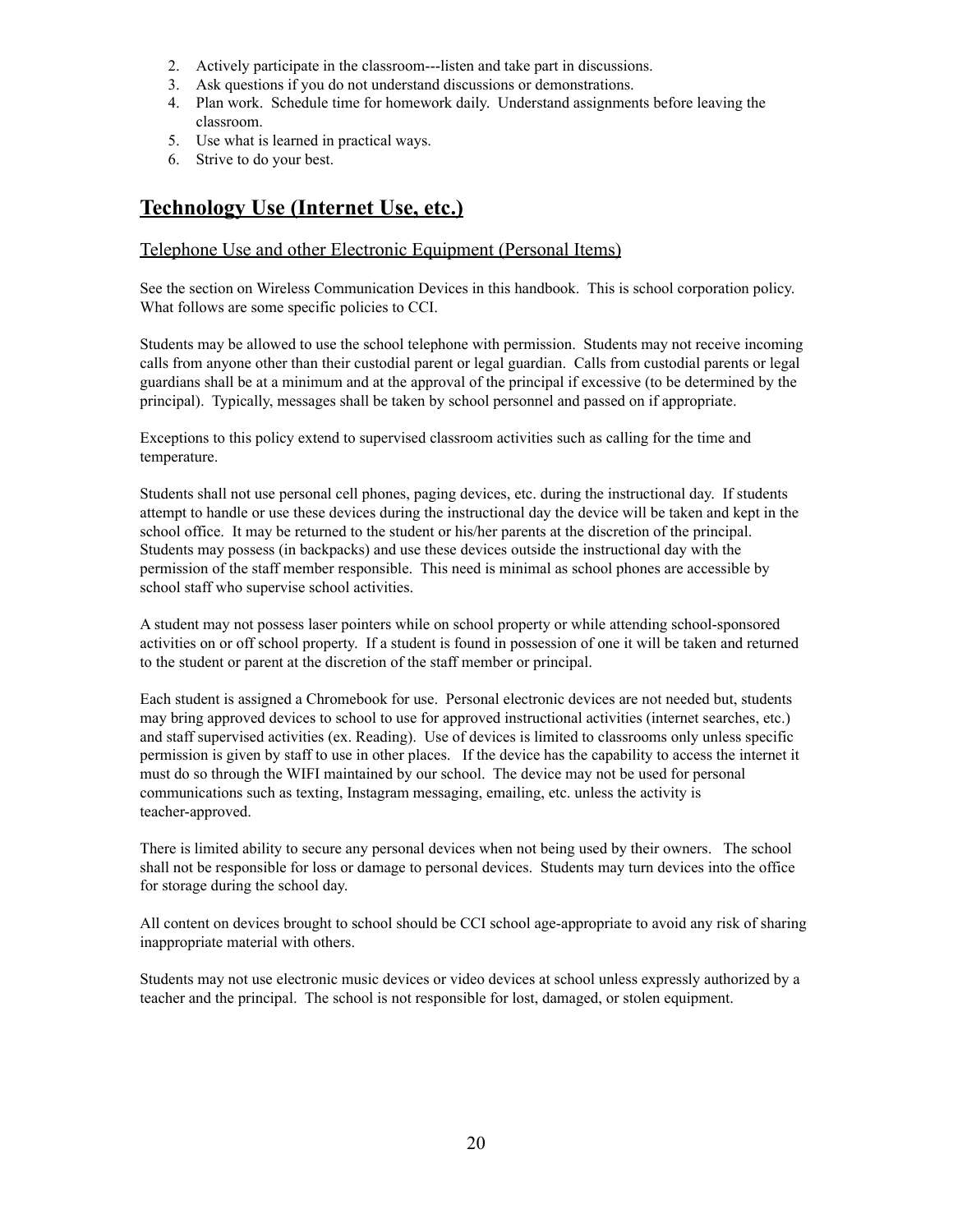### **Testing – Standardized**

All students shall complete the ILearn or ISTAR examination in the spring of each school year. Results shall be reported to families upon receipt from the testing company. Students shall take formative testing with NWEA testing throughout the school year. Results shall be reviewed by staff and used for planning intervention strategies.

### **Textbooks**

State-approved textbooks are provided for rental. Book bills are prepared to detail all charges for the school year. Payment is due during registration. Charges are prorated for days of attendance if a student does not attend the full school year.

Families may qualify for free textbooks based on financial need. Applications are available through the lunch program. If a family qualifies for free lunches they also receive free textbooks.

Textbooks and other materials must be cared for. Parents will be charged for books that are damaged or destroyed.

### **Theft**

Theft from other students, staff, or schools may result in in-school suspension for a student. Theft of items from lockers will result in in-school suspension. Students will also lose 10 Good Choices Celebration Points.

### **Weather Delays/Cancellations/Early Dismissals**

School delays, cancellations, or early dismissals due to weather conditions will be communicated through School Reach, local radio stations WITZ, WBDC, or their affiliates, and TV Channel 25 by 6:45 A.M. Please do not call the school, the Principal, or the Superintendent for cancellation information.

### **Visitors**

Visitors are to report to the school office at the South Main Entrance of the school.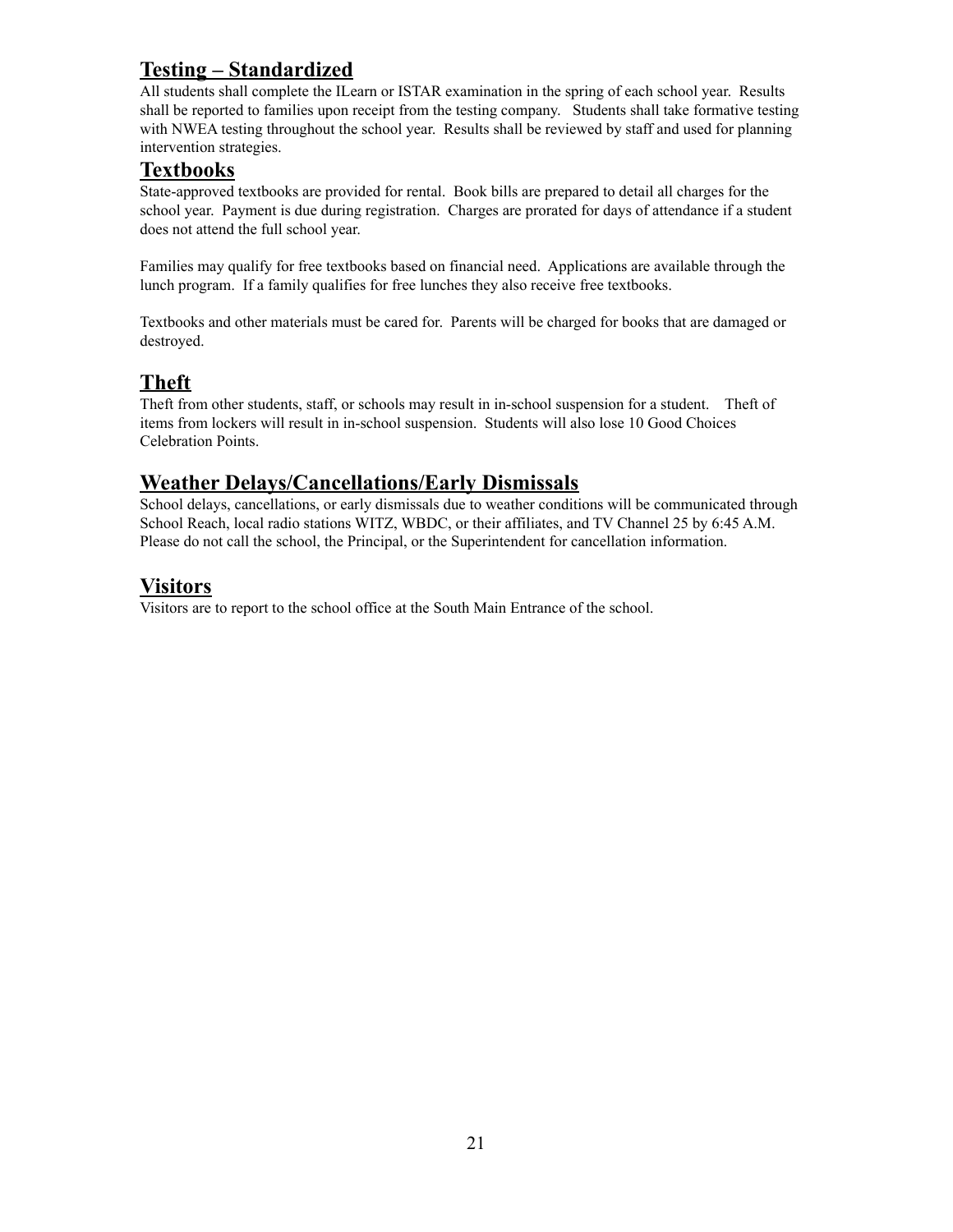### **Civil Rights Nondiscrimination Statements**

# **Non-Discrimination Statement**

**All publications and handouts mentioning USDA Child Nutrition Programs must contain the following full nondiscrimination statement:**

*The U.S. Department of Agriculture (USDA) prohibits discrimination against its customers, employees, and applicants for employment on the basis of race, color, national origin, age, disability, sex, gender identity, religion, reprisal, and, where applicable, political beliefs, marital status, familial or parental status, sexual orientation, or if all or part of an individual's income is derived from any public assistance program, or protected genetic information in employment or in any program or activity conducted or funded by the Department. (Not all prohibited bases will apply to all programs and/or employment activities.)*

*If you wish to file a Civil Rights program complaint of discrimination, complete the USDA Program Discrimination Complaint Form, found online at [http://www.ascr.usda.gov/complaint\\_filing\\_cust.html,](http://www.ascr.usda.gov/complaint_filing_cust.html) or at any USDA office, or call (866) 632-9992 to request the form. You may also write a letter containing all of the information requested in the form. Send your completed complaint form or letter to us by mail at U.S. Department of Agriculture, Director, Office of Adjudication, 1400 Independence Avenue, S.W., Washington, D.C. 20250-9410, by fax (202) 690-7442 or email at [program.intake@usda.gov](mailto:program.intake@usda.gov).*

*Individuals who are deaf, hard of hearing, or have speech disabilities and wish to file either an EEO or program complaint please contact USDA through the Federal Relay Service at (800) 877-8339 or (800) 845-6136 (in Spanish).*

*Persons with disabilities who wish to file a program complaint, please see the information above on how to contact us by mail directly or by email. If you require alternative means of communication for program information (e.g., Braille, large print, audiotape, etc.) please contact USDA's TARGET Center at (202) 720-2600 (voice and TDD).*

*USDA is an equal opportunity provider and employer.*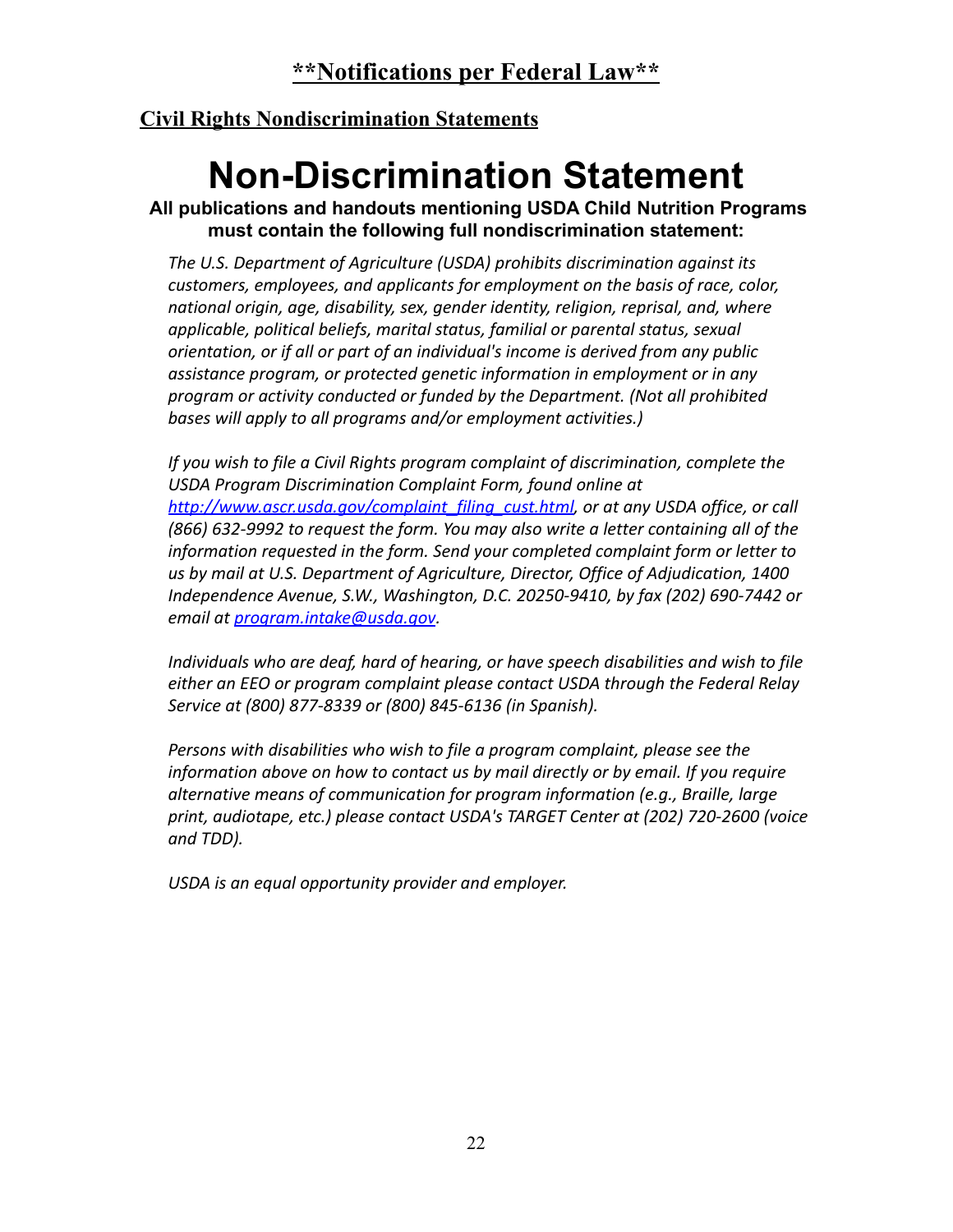### **Family Educational Rights and Privacy Act (FERPA)**

The Family Educational Rights and Privacy Act (FERPA) affords parents and students over 18 years of age certain rights with respect to the student's education record. These rights are:

- 1. The right to inspect and review the student's education records within 45 days of the day the School receives a request for access. Parents or eligible students should submit to Superintendent Dr. Jamie Pund or her designee a written request that identifies the record(s) they wish to inspect. The Superintendent will make arrangements for access and notify the parent or eligible student of the time and place where the records may be inspected.
- 2. The right to request the amendment of the student's education records that the parent or eligible student believes is inaccurate or misleading. Parents or eligible students may ask the School to amend a record that they believe is inaccurate or misleading. They should write the Superintendent clearly identifying the part of the record they want changed, and specifying why it is inaccurate or misleading. If the School decides not to amend the record as requested by the parent or eligible student, the School will notify the parent or eligible student of the decision and advise them of the right to a hearing regarding the request of amendment. Additional information regarding the hearing procedures will be provided to the parent or eligible student when notified of the right to a hearing.
- 3. The right to consent to disclosures of personally identifiable information contained in the student's education records within 30 days of the beginning of the school year or 30 days from the first day of a student's enrollment during as school year (or within 30 days of the beginning of a partnership with an educational partner), except to the extent that FERPA authorizes disclosure without consent, to school officials with legitimate educational interests. A school official is a person employed by the School as an administrator, supervisor, instructor, or support staff member (including health or medical staff and law enforcement unit personnel); a person serving on the School Board; a person or company with whom the School has contracted to perform a special task (such as an attorney, auditor, medical consultant, or therapist); or a parent or student serving on an official committee, such as a disciplinary or grievance committee, or assisting another school official in performing his or her tasks. A school official has a legitimate educational interest if the official needs to review an education record in order to fulfill his or her professional responsibility. Upon request, the Schools of the Southeast Dubois County School Corporation discloses education records without consent to officials of another school district in which a student seeks to enroll.
- 4. The Schools of the Southeast Dubois County School Corporation may release certain "Directory Information," without written consent unless you have advised the School District to the contrary. Directory information, which means information contained in an education record of a student that would not generally be considered harmful or in invasion of privacy if disclosed which includes, but is not limited to, the students name, address, parent home and work telephone number, e-mail address, major field of study, participation in officially recognized activities and sports, height and weight, dates of attendance, awards, degrees and honors received, motor vehicle description (including license plate number) hair and eye color, race, sex, age, grade level, date of birth, diploma received, college plans, other institutions attended by the student, enrollment status, and other similar information. Directory information may be released to media organizations, colleges, civic or school-related organizations, school and athletic publications, and state or local governmental agencies including military recruiters. Parents desiring to object to the disclosure of any or certain categories of "director information" to these parties should request Form 8 (denial of permission to release certain "directory information" without prior written consent) from the Superintendent's office. The Superintendents Office is located at 432 E. 15<sup>th</sup> Street in Ferdinand, Indiana.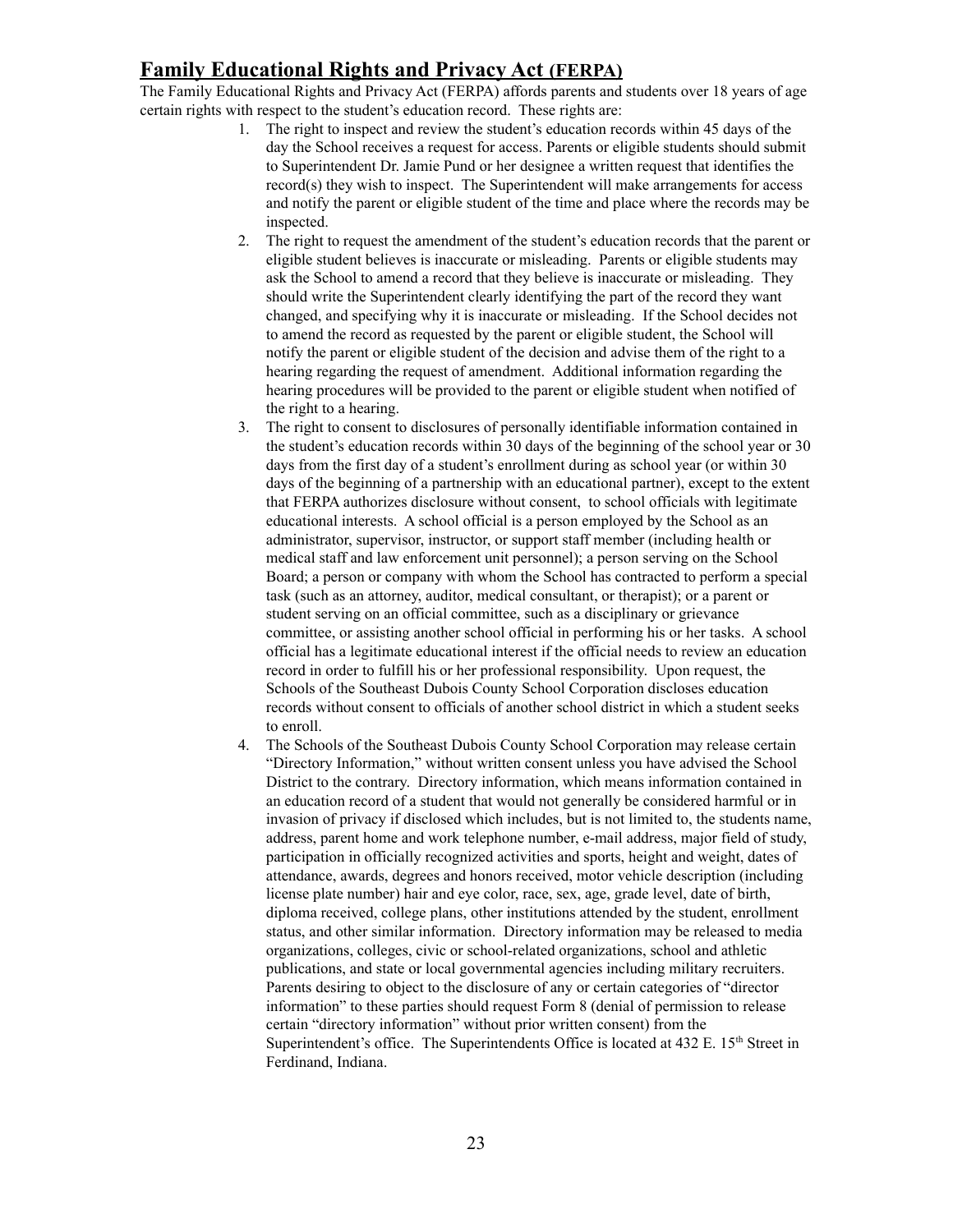5. Complaints regarding failures by the schools of the Southeast Dubois County School Corporation to act or to comply with the Family Education and Privacy Act may be filed with Family Policy Compliance Office, U.S. Department of Education, 400 Maryland Avenue, SW, Washington, D.C. 20202-4605.

### **Sexual Harassment Policy**

Title IX of the Education Amendments of 1972 prohibits discrimination on the basis of sex (gender) in educational programs and activities. All public schools receiving any Federal funds must comply with Title IX. Under Title IX, discrimination on the basis of sex can include sexual harassment or sexual violence, such as rape, sexual assault, sexual battery, and sexual coercion.

Contact a teacher, counselor, assistant principal, or principal if you believe you have been the victim of sexual harassment or sexual violence. You may also contact the superintendent's office at  $432 \text{ E } 15^{\text{th}}$  Street, Ferdinand, IN 47532.

Cedar Crest Intermediate will respond promptly and effectively to all complaints of sexual harassment and/or sexual violence. Even if the complainant does not want the school to take any action, an investigation will take place to determine what occurred and then take appropriate steps to resolve the situation. A criminal investigation into allegations of sexual harassment or sexual violence does not relieve the school of its duty under Title IX to resolve complaints promptly and equitably.

Cedar Crest Intermediate will follow normal disciplinary procedures which include; Listening and documenting the complainant's cause, Impartially investigating the incident, allowing for questions and additional information as necessary, Notification of the outcome of the complaint, Notification that both parties may file an appeal (if applicable). Cedar Crest Intermediate will determine the outcome by a preponderance of the evidence standard.

If you want to learn more about your rights, or if you believe that a school is violating Federal Law, you may contact the U.S. Department of Education, Office for Civil Rights, at (800) 421-3481 or <u>[ocr@ed.gov](mailto:ocr@ed.gov)</u>. If you wish to fill out a complaint form online, you may do so at: http://www2.ed.gov/about/offices/list/oct.complaintintro.html

### **Title Nine**

It is the policy of the Southeast Dubois County School Corporation not to discriminate on the basis of race, color, religion, sex, national origin or age, in its educational programs or employment policies as required by the Indiana Civil Rights Act (I.C. 1971, 22-9-1), Public Law 218 (I.C. 1971 Title 20), Title VI and VII (Civil Rights Act of 1964), the Equal Pay Act of 1973, Title IX (1972 Educational Amendments).

Inquiries regarding compliance with Title IX may be directed to Richard D. Allen, Assistant Superintendent, Southeast Dubois County School Corporation, 432 East 15<sup>th</sup> Street, Ferdinand, IN 47532 (812) 367-1653, or the Director of the Office for Civil Rights, Department of Health, Education and Welfare, Washington, D.C.

A copy of the student employee procedure for handling of complaints alleging violations of Title IX is available at Mr. Allen's office

> Kent Uebelhor, President Southeast Dubois County School Corporation Board of School Trustees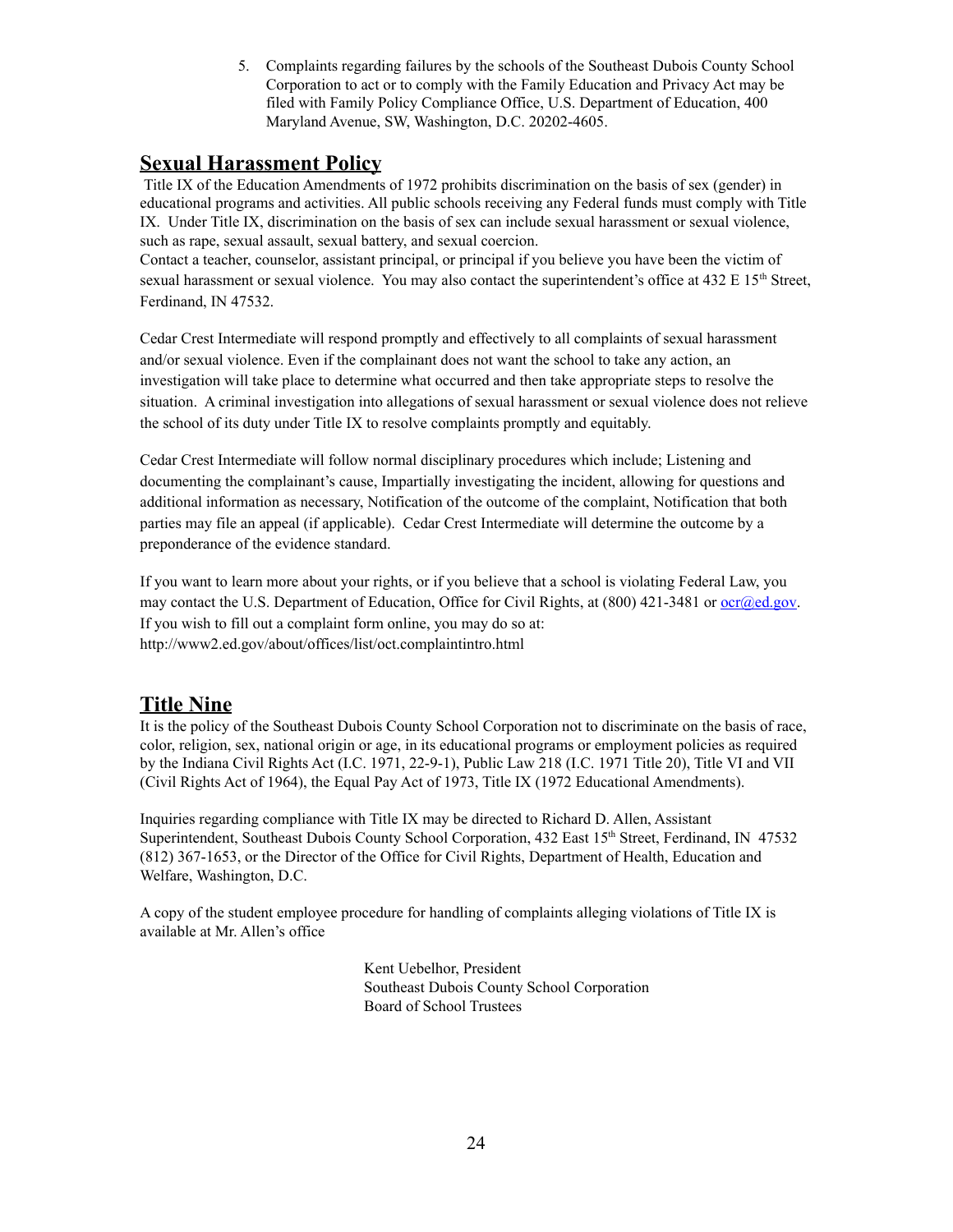### **School Corporation Documents**

All school practices are written within school corporation policy documents below. All students are responsible to abide by school and School Corporation policies as described here. CCI-specific practices/details are documented on pages 1-20 of this document. They are in addition to this Code of Conduct.

### **School Corporation Code of Conduct Rights, Responsibilities, Regulations Concerning School Behavior of Students**

As teachers and pupils are brought together so that learning may take place in Southeast Dubois classrooms, an environment, which permits an orderly and efficient operation of the school must be provided. This environment most of all comes through consideration and self-discipline so that individuals do not allow themselves to infringe upon the rights of others as they seek an expression for their own just and legal privileges as members of the school society.

The responsibility of the development and maintenance of this self-discipline falls to the combined efforts of students, parents, teachers, administrators, and to our community, which establishes the value system we accept. When self-discipline fails, however, regulations for the management of school behavior must be outlined by those responsible for the operation of the school. The Board of Education of Southeast Dubois County Schools has the legal responsibility for the school in which you are enrolled. The board, in turn, has set policies and has appointed school corporation staff administrators to carry them out. Authority is based on the School Powers Act and the law as enacted and amended by the Indiana General Assembly and the Policy Handbook of the Southeast Dubois County Schools.

The Southeast Dubois County School Corporation's disciplinary policy provides that a breach of discipline may result in verbal reprimand, probation, referral to special personnel in the school, referral to probation officers or police/parent conferences, specialized counseling at student's expense, suspension, expulsion, assigned additional work, rearranging class schedules, detention requiring attendance after school hours, Saturday School, restriction of extra-curricular activities, isolated seating, or denial of participation in the graduation ceremony.

#### Student Discipline Policy

Recognizing that the behavior of some students may be so disruptive that it interferes with the school purposes of educational functions of the school corporation, school officials may find it necessary to remove a student from the school. In this event and in accordance with the provisions of IC 20.8 1-5-15, the Board of Education authorizes administrators and staff members to take the following actions:

- 1. Removal from class or activity: A teacher has the right to remove a student(s) from his/her class or activity for a period of up to one (1) school day if the student is assigned regular or additional work to be completed in another setting.
- 2. Suspension from school: A school principal or his designee may deny a student the right to attend or take part in any school function for a period of up to ten (10) school days at a time.
- 3. Expulsion: In accordance with the due process procedures defined in this policy, a student may be expelled from school for a period of no longer than the remainder of the current semester plus the following semester, or for 365 days as in accordance with the Gun Safety Law.

#### Grounds for Suspension and/or Expulsion

So that you may be informed properly as to your responsibilities and rights concerning school suspension and expulsion, the following summary is provided for you and your parents as examples of, but not limited to, types of student misconduct or substantial disobedience:

1. Using violence, force, noise, coercion, threat, intimidation, fear, passive resistance, or other comparable conduct constituting an interference with school purposes, or urging other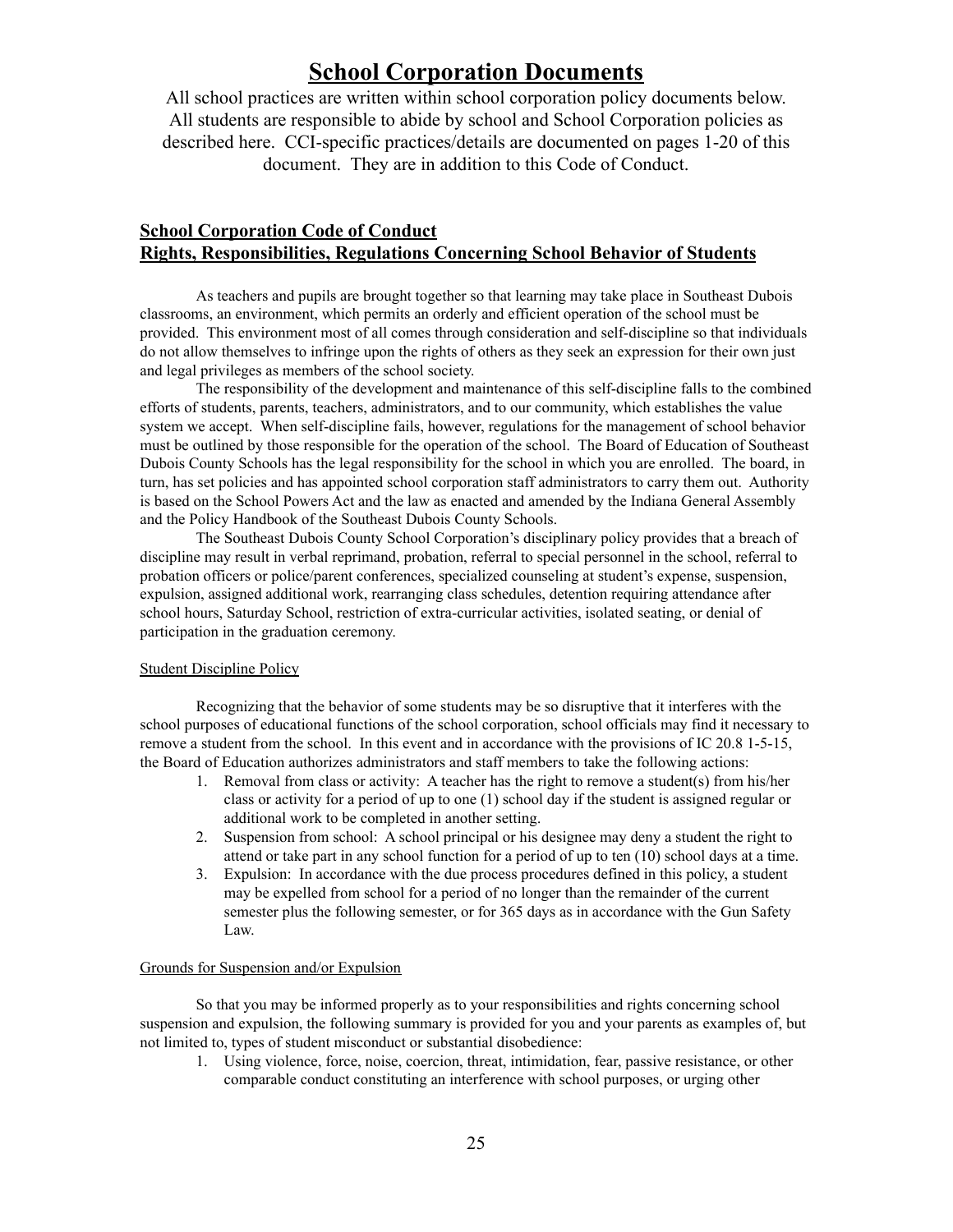students to engage in such conduct. The following enumeration is illustrative of the type of conduct prohibited by this subdivision:

- a. Occupying any school building, school grounds, or part thereof with intent to deprive others of its use.
- b. Blocking the entrance or exits of any school building or corridor or room therein with intent to deprive others of lawful access to or from, or use of the building, corridor, or room.
- c. Setting fire to or substantially damaging any school building or property
- d. Firing, displaying, or threatening the use of firearms, explosives, or other weapons on the school premises for any unlawful purpose.
- e. Prevention of or attempting to prevent by physical act the convening or continued functioning of any school or educational function or of any lawful meeting or assembly on school property.
- f. Continuously and intentionally making noise or acting in any manner so as to interfere seriously with the ability of any teacher or any of the other school personnel to conduct the educational function under his supervision.
- g. Truancy from school
- h. Engaging in sexual activity
- 2. Causing or attempting to cause substantial damage to school property, stealing or attempting to steal school property, or repeatedly damaging or stealing school property of any value (School here means any school building within the corporation or any school building a student causes or attempts to damage).
- 3. Intentionally causing or attempting to cause substantial damage to valuable private property, stealing or attempting to steal valuable private property, or repeatedly damaging or stealing private property.
- 4. Intentionally causing or attempting to cause physical injury or intentionally behaving in such a way as could reasonably cause physical injury to any person. Self-defense or reasonable action is undertaken on the reasonable belief that it was necessary to protect some other persons does not, however, constitute a violation of this program.
- 5. Threatening or intimidating any student of any purpose or with the intent of obtaining money or anything of value from the student.
- 6. Using, possessing, or transmitting a knife or any other object that can reasonably be considered a weapon.
- 7. Use of, possessing, handling or transmitting, or being under the influence of any narcotic drug, a hallucinogenic drug, amphetamine, barbiturate, marijuana, alcoholic beverage, or intoxicant of any kind. The use of a drug authorized by a medical prescription from the physician is not a violation of this subdivision.
- 8. Engaging in unlawful selling of a controlled substance or engaging in a criminal law violation that constitutes a danger to other students or constitutes an interference with school purposes or an educational function.
- 9. Failing in a substantial number of instances to comply with the directions of teachers or other school personnel during any period of time when a student is properly under their supervision, where the failure constitutes an interference with school purposes or an educational function.
- 10. Engaging in any activity forbidden by the laws of the state of Indiana constitutes an interference with the school purpose of an educational function.
- 11. Violating or repeatedly violating any rules that are reasonably necessary for carrying out school purposes or an educational function and are validly adopted in accordance with Indiana law including, but not limited to:
	- a. Engaging in sexual activity on school property;
	- b. Disobedience of administrative authority;
	- c. Willful absence, tardiness, or truancy;
	- d. Possessing, using, or transmitting any substance which is represented to be or looks like a controlled substance or alcoholic beverage, or stimulant of any kind;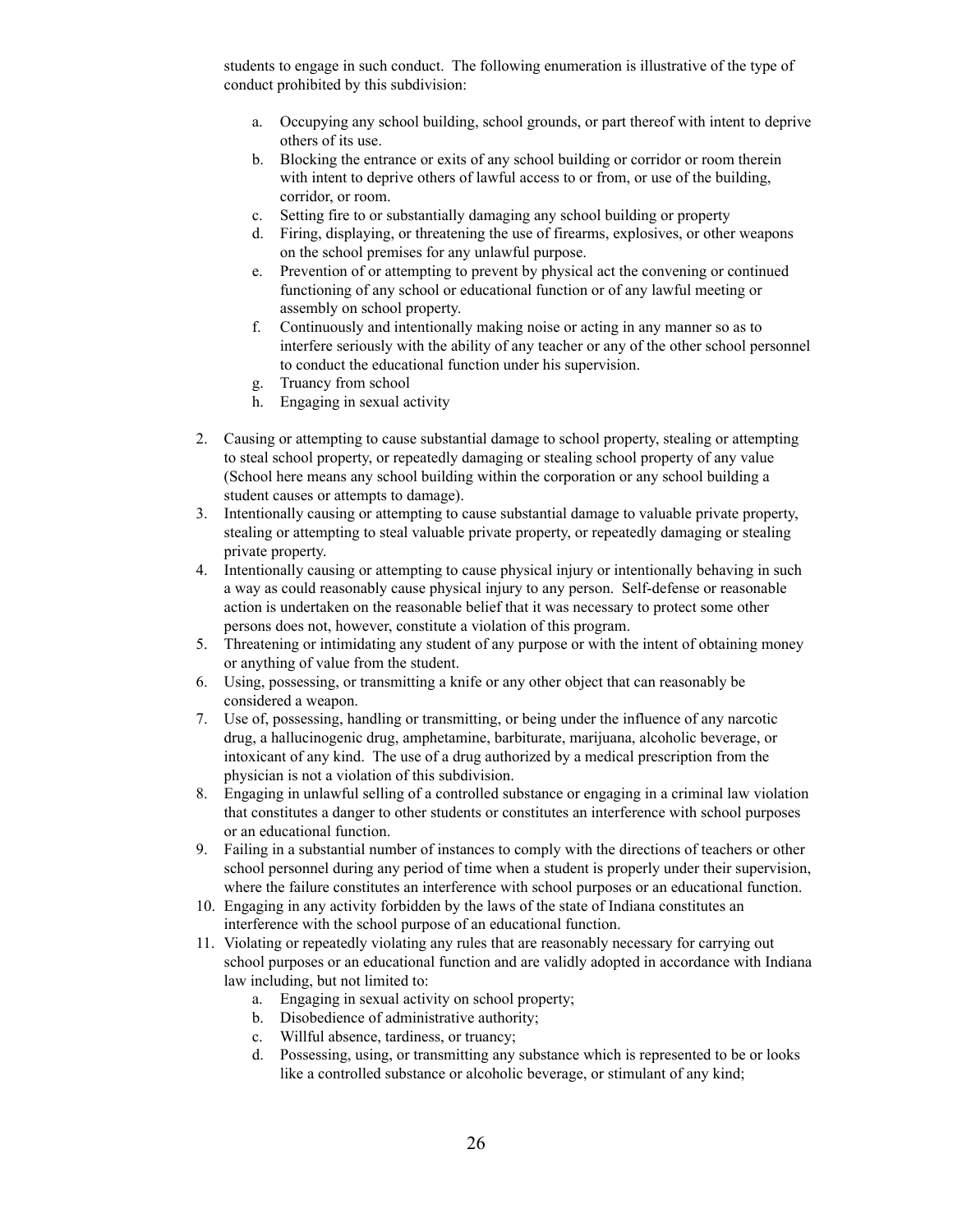- e. Possessing, using, transmitting, or being under the influence of caffeine-based substances, substances containing (phenylpropanolamine PBA) or stimulants of any kind, be they available with or without a prescription.
- 12. Possessing or using on school grounds during school hours an electronic paging device or handheld portable telephone in a situation not related to a school purpose or education function.
- 13. Possession of a firearm.
	- a. No student shall possess, handle, or transmit any firearm or deadly weapon on school property. The following devices are considered to be a firearm as defined in Section 921 of Title 18 of the United States Code:
		- i. Any weapon which will or is designed to or may readily be converted to expel a projectile by the action of an explosion.
		- ii. The frame or receiver of any weapon described above.
		- iii. Any firearm muffler or firearm silencer.
		- iv. Any destructive device which is an explosive, incendiary, or poison gas bomb, grenade, rocket having an explosive or incendiary charge of more than one-quarter ounce, mine, or any similar device.
		- v. Any weapon which will or which may be readily converted to expel a projectile by the action of an explosive or another propellant, and which has any barrel with a bore of more than one-half inch diameter.
		- vi. Any combination of parts either designed or intended for use in converting any device into any destructive device described in the two immediately preceding examples, and from which a destructive device may be readily assembled.

If a student is expelled for violation of any of these sections, the superintendent shall notify the county prosecuting attorney's office for further investigation and action.

14. In addition to the grounds for expulsion or suspension under subsection (b) a student may be expelled or suspended for engaging in unlawful activity on or off school grounds if the unlawful activity may reasonably be considered to be an interference with school purposes or an educational function.

Any student may be expelled from school in the following circumstances, subject to the procedural provisions of this chapter:

- a. If the student's immediate removal is necessary to restore order or to protect persons on school property. This includes conduct off school property if the student's presence in school would constitute an interruption of the educational function.
- b. If the student's legal settlement is not in the attendance area of the excluding corporation if no transfer has been granted by the school corporation or has been ordered by the state board of education, if no agreement has been made to pay cash tuition, and if no other governmental entity is obligated to pay transfer tuition to the excluding school corporation. Exclusion under this subdivision is not, however, effective until the student's right to attend a public school of another school corporation has been established in accord with this subdivision.

Another school corporation, which is asserted to be the student's legal settlement if known, and any governmental entity which is asserted is obligated to pay transfer tuition for the student, shall be made a party to the hearing. Appeals involving exclusion under this subdivision may not be taken to court, but to the state board of education, which shall determine the questions of exclusion, and the school corporation in which the student is entitled to attend school in accord with the procedures set out in the law.

#### Disciplinary Suspension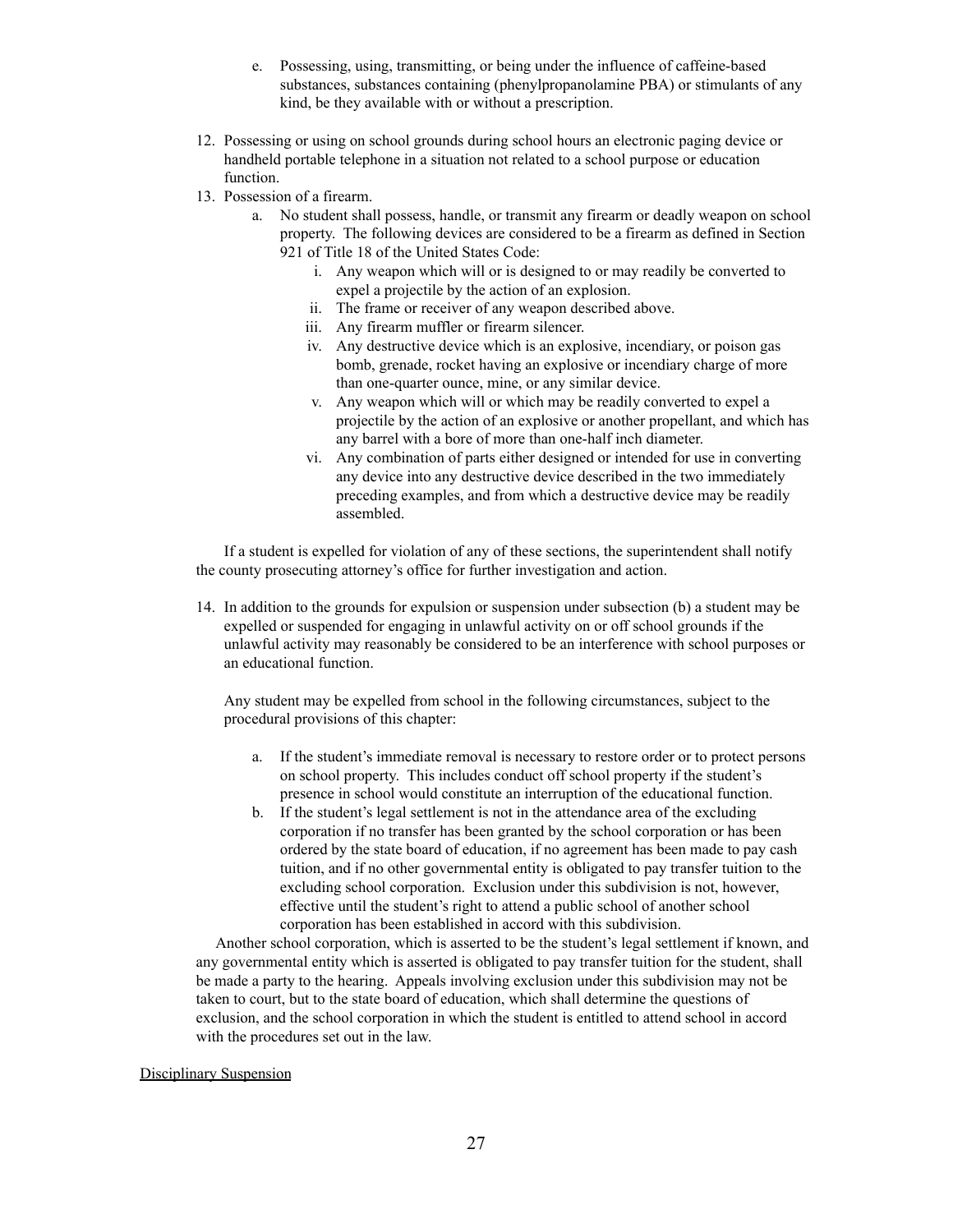The principal may suspend a student for a period of no more than ten (10) school days for conduct constituting grounds for expulsion or suspension as set out in this section. Such suspension shall be made only after the principal or designee has made an investigation thereof and has determined that such suspension is necessary to help any student to prevent interference with an educational function or school purposes. However, the hearing examiner may suspend the student until the date of the expulsion or exclusion hearing if the hearing examiner determines that the suspension is necessary under the law. No suspension may be made without affording the student an opportunity for an informal hearing.

The principal or designee may suspend students for specified periods of time or until such time as arrangements for a hearing can be made with the superintendent of schools and/or Board of Education. Suspensions will be reported to the superintendent of schools. In case of suspension, which encompasses a longer duration of time, the superintendent will advise the parents of the status of the situation.

Should it be deemed necessary to have a student suspended on an out-of-school suspension, the days missed will be counted as unexcused, and the student will receive no credit for all daily work missed during the suspension. After the second out-of-school suspension, the student's Driver's License or Learner's permit will be invalidated through the Department of Motor Vehicles for 120 days (if applicable). Should it be deemed necessary to suspend within the school (In-school) for disciplinary measures, the days missed will be counted as unexcused, but the student will receive credit for all daily work that is completed during the suspension.

#### Expulsion

When a principal or designee recommends to the superintendent that a student be expelled from school, the following procedures will be followed:

- 1. The superintendent or designee may conduct an expulsion meeting or may appoint one of the following person or persons to conduct the expulsion meeting:
	- a. Legal counsel, or another administrator who did not expel the student and was not involved in the events giving rise to this expulsion.
- 2. An expulsion will not take place until the student and the student's parents are asked to appear at an expulsion meeting conducted by the superintendent or the person designated above. Failure by the student or the student's parents to appear at this meeting will be deemed a waiver of rights administratively to contest the expulsion or to appeal it to the school board.
- 3. The request to appear at the expulsion meeting will be in writing, delivered by certified mail or by personal delivery, and contain the reasons for the expulsion and the date, time, place, and purpose of the meeting.
- 4. At the expulsion meeting, the principal or designee will present evidence to support the charges against the student. The student or parent will have the opportunity to answer the charges against the student and to present evidence to support the student's position.
- 5. If an expulsion meeting is held, the person conducting the expulsion meeting will make a written summary of the evidence heard at the meeting, take any action found to be appropriate, and give notice of the action taken to the student and the student's parents.

The student or parent has the right to appeal the decision of the person conducting the expulsion meeting to the school board within ten (10) days of the receipt of notice of the action taken. The student or parent's appeal to the board must be made in writing. If an appeal is properly made, the Board must consider the appeal unless the Board votes not to hear the appeal. If the Board hears the appeal, it will consider the written summary of the expulsion meeting and the arguments of the school administration and the student and/or the student's parent. The Board will then take any action deemed appropriate.

#### Other Disciplinary Actions; Indiana Code 20.8 1-5-7

Participation by persons having care of a dependent student:

- 1. The Superintendent, principal, any administrative personnel, or any teacher of the school corporation shall be authorized to take any action in connection with student behavior ( in addition to the actions specifically provided above) that is reasonable, desirable, or necessary to help any student, to further school purposes, or to prevent interference with such action including such matters as:
	- a. Counseling with a student or group of students;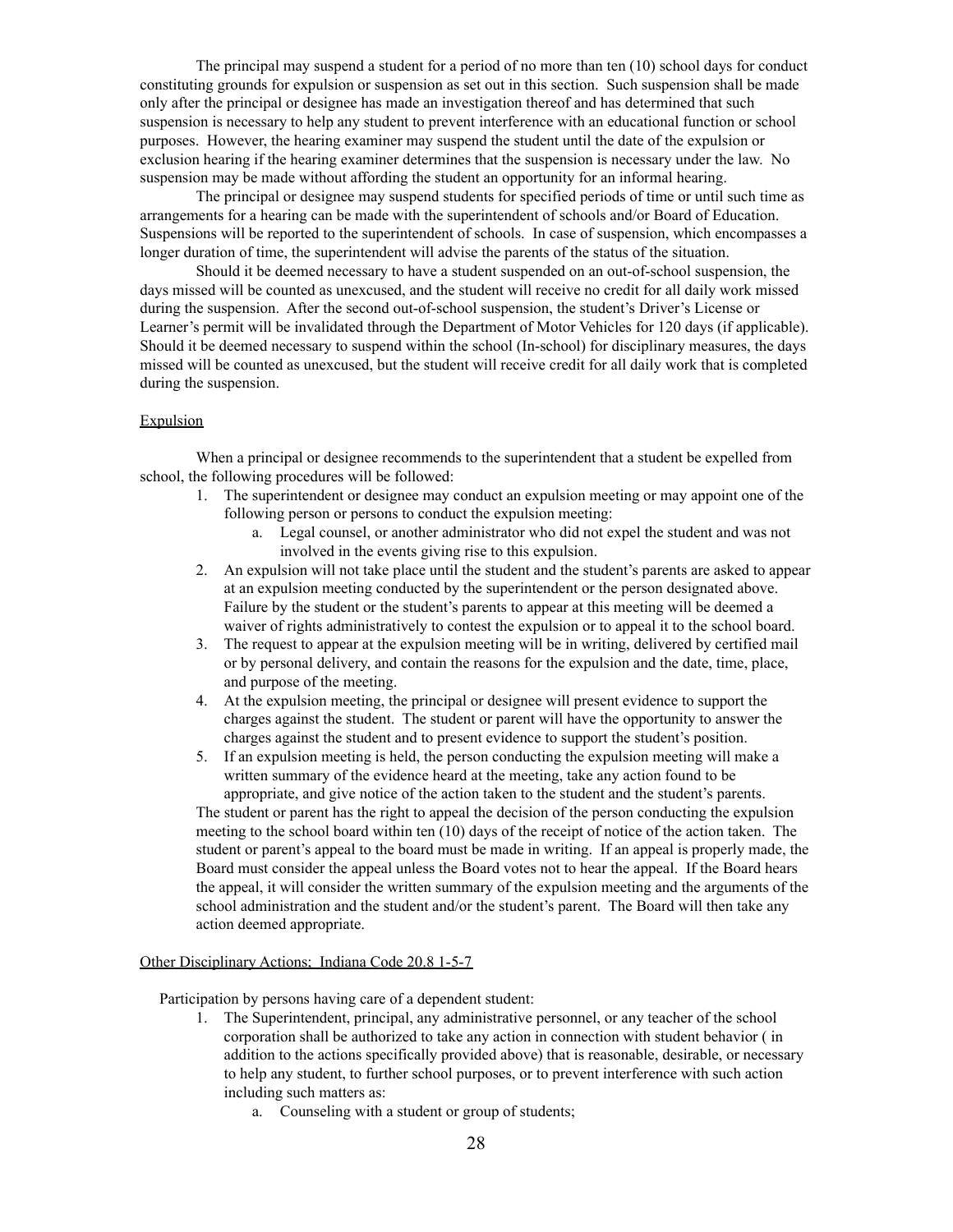- b. Assigning students additional work;
- c. Rearranging class schedules;
- d. Requiring a student to remain in school after regular school hours to do additional schoolwork or counseling;
- e. Restricting of extracurricular activity;
- f. Referring to outside agencies, including police, probation counselors, and hospitals.
- 2. The governing body of a school corporation may adopt rules that require a person having care of a dependent student to participate in any action taken under this section in connection with a student's behavior. This rule must include:
	- a. Procedures of giving actual notice to the person having care of the dependent student;
	- b. Description of the steps that the person must take to participate in the school corporation's action; and
	- c. A description of the additional actions in connection with the student's behavior that is justified in part or in full if the person does not participate.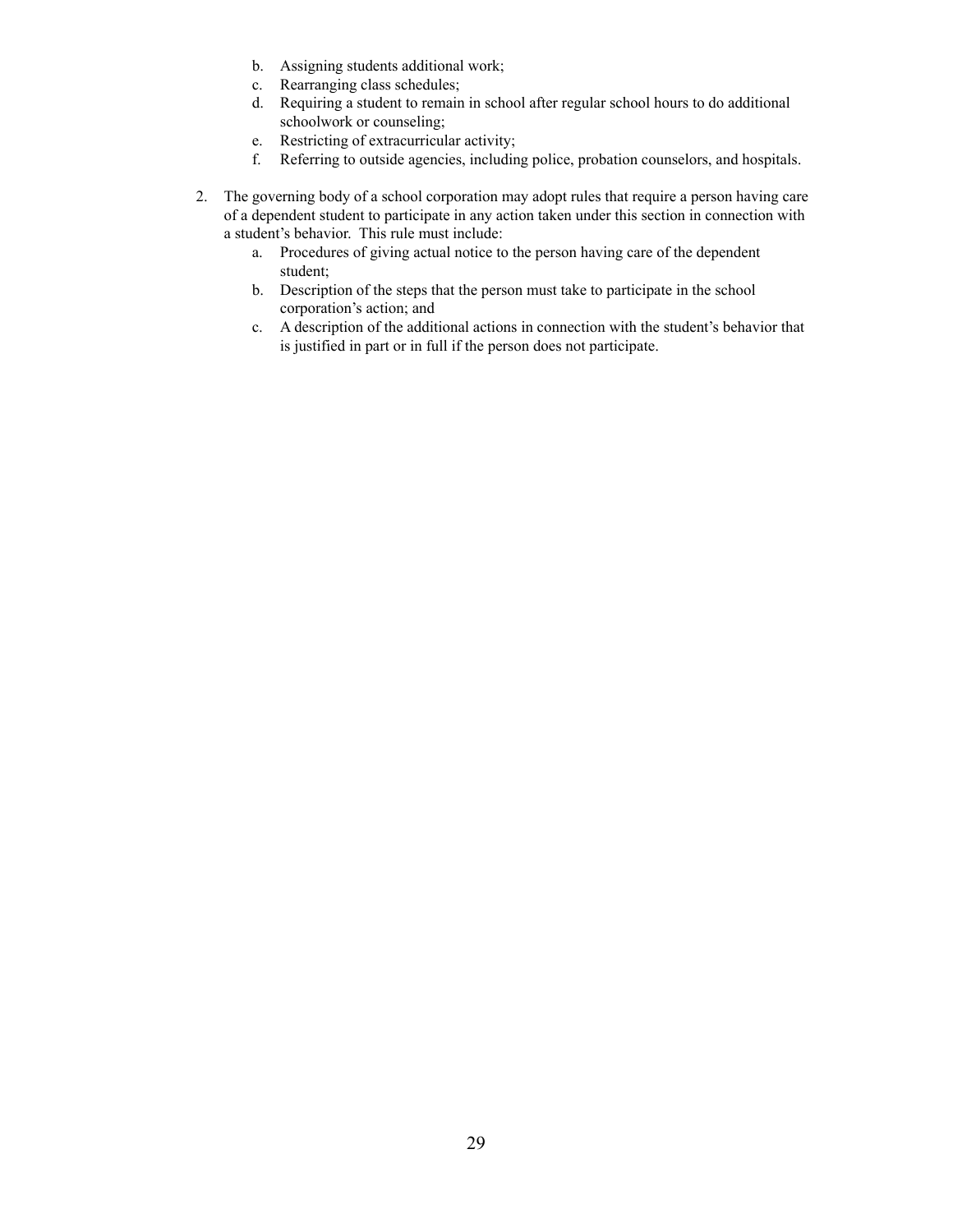#### **Wireless Communication Devices**

Students may use wireless communication devices (WCDs) before and after school, during after-school activities (e.g. extra-curricular activities), and/or at school-related functions. Use of WCDs, except approved laptops and PDAs, at any other time, is prohibited and they must be powered completely off and stored out of sight.

A "wireless communication device" is a device that emits an audible signal, vibrates, displays a message, or otherwise summons or delivers a communication to the possessor. The following devices are examples of WCDs: cellular and wireless telephones, pagers/beepers, personal digital assistants (PDAs), Blackberrys/Smartphones, Wi-Fi-enabled or broadband access devices, two-way radios or video broadcasting devices, laptops, and other devices that allow a person to record and/or transmit, on either a real-time or delayed basis, sound, video or still images, text, or other information. Students may not use WCDs on school property or at a school-sponsored activity to access and/or view Internet websites that are otherwise blocked to students at school. "Students may use WCDs while riding to and from school on a school bus or other vehicle provided by the Board or on a school bus or Board-provided vehicle during school-sponsored activities, at the discretion of the bus driver, classroom teacher, and/or

sponsor/advisor/coach. Distracting behavior that creates an unsafe environment will not be tolerated." Also, during after-school activities when directed by the administrator or sponsor, WCDs shall be powered completely off (not just placed into vibrate or silent mode) and stored out of sight.

The requirement that WCDs must be powered completely off will not apply in the following circumstance when the student obtains prior approval from the building principal:

"The student is using the WCD for an educational or instructional purpose (e.g. taking notes, recording a class lecture, writing papers) with the teacher's permission and supervision. However, the use of any communication functionality of the WCD is expressly prohibited. This includes, but is not limited to, wireless Internet access, peer-to-peer (ad-hoc) networking, or any other method of communication with other devices or networks. In no circumstances shall the device be allowed to connect to the Corporation's network. The preceding prohibitions do not apply to Board-owned and issued laptops, PDAs or authorized assistive technology devices."

Students are prohibited from using WCDs to capture, record, or transmit the words (i.e. audio) and/or images (i.e., pictures/video) of any student, staff member, or another person in the school or while attending a school-related activity, without express prior notice and explicit consent for the capture, recording or transmission of such words or images. Using a WCD to take or transmit audio and/or pictures/video of an individual without his/her consent is considered an invasion of privacy and is not permitted unless authorized by the building principal. Students who violate this provision and/or use a WCD to violate the privacy rights of another person may have their WCD confiscated and held until the end of the school year. The use of WCDs that contain built-in cameras (i.e. devices that take still or motion pictures, whether in a digital or another format) is prohibited in locker rooms, classrooms, and/or bathrooms.

No expectation of confidentiality will exist in the use of WCDs on school premises/property. Students are prohibited from using a WCD in any way that might reasonably create in the mind of another person an impression of being threatened, humiliated, harassed, embarrassed, or intimidated. See Policy 5517.01 – Bullying and Other Forms of Aggressive Behavior.

Students are also prohibited from using a WCD to capture and/or transmit test information or any other information in a manner constituting fraud, theft, cheating, or academic dishonesty. Likewise, students are prohibited from using their WCDs to receive such information.

Possession of a WCD by a student is a privilege that may be forfeited by any student who fails to abide by the terms of this policy, or otherwise engages in misuse of this privilege.

Violations of this policy may result in disciplinary action and/or confiscation of the WCD. The building principal may also refer the matter to law enforcement if the violation involves an illegal activity (e.g. child pornography). Discipline will be imposed on an escalating scale ranging from a warning to an expulsion based on the number of previous violations and/or the nature of or circumstances surrounding a particular violation. If the WCD is confiscated, it will be released/returned to the student's parent/guardian after the student complies with any other disciplinary consequences that are imposed. Any WCD confiscated by Corporation staff will be marked in a removable manner with the student's name and held in a secure location in the building's central office until it is retrieved by the parent/guardian. WCDs in Corporation custody will not be searched or otherwise tampered with unless school officials reasonably suspect that the search is required to discover evidence of a violation of the law or other school rules. Any search will be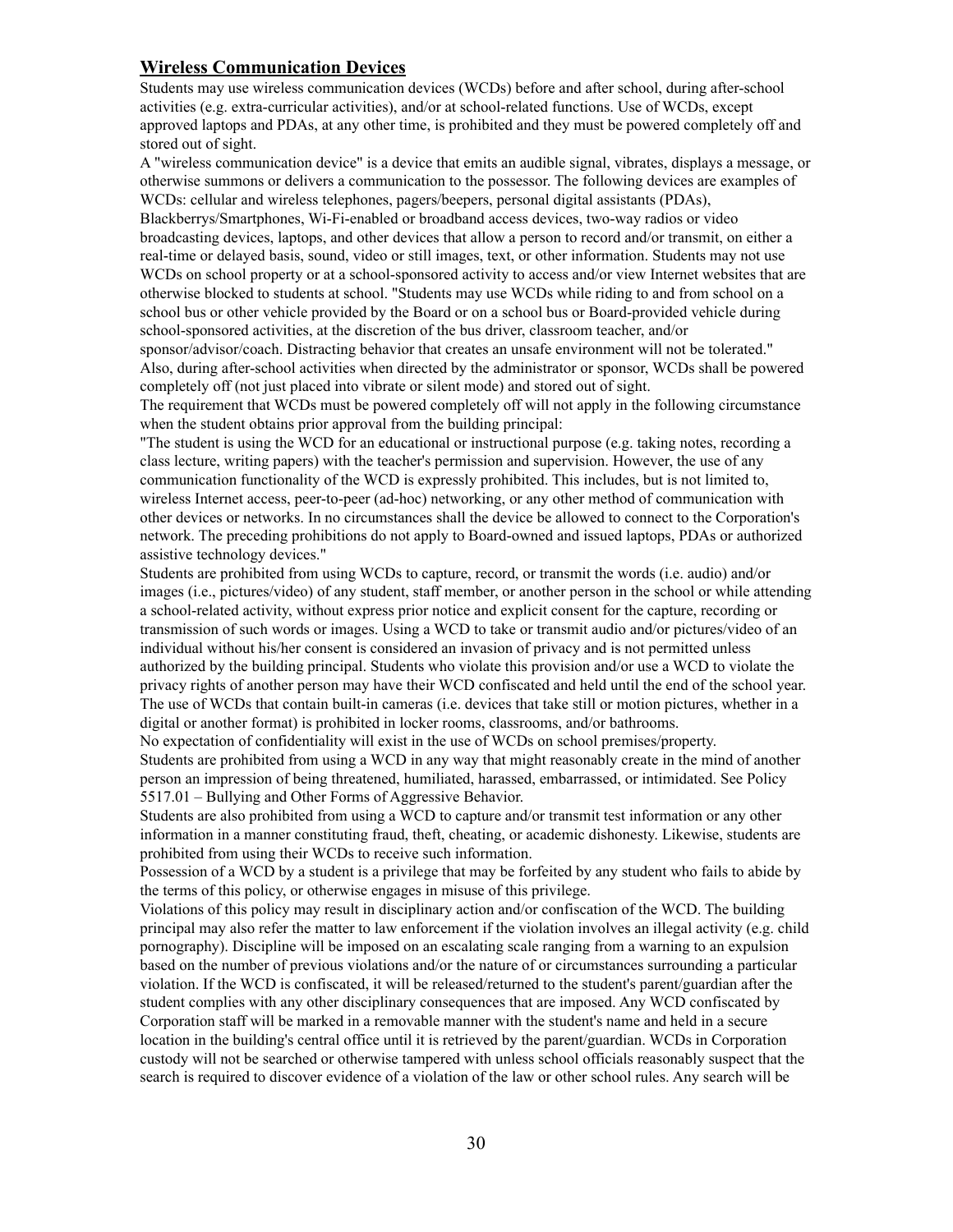conducted in accordance with Policy **[5771](http://www.neola.com/southeastdubois-in/search/policies/po5771.htm)** – Search and Seizure. If multiple offenses occur, a student may lose his/her privilege to bring a WCD to school for a designated length of time or on a permanent basis. A person who discovers a student in possession of or using a WCD in violation of this policy is required to report the violation to the building principal.

Students are personally and solely responsible for the care and security of their WCDs. The Board assumes no responsibility for theft, loss, damage, or vandalism to WCDs brought onto its property or the unauthorized use of such devices.

Parents/Guardians are advised that the best way to get in touch with their child during the school day is by calling the school office.

Students may use school phones to contact parents/guardians during the school day.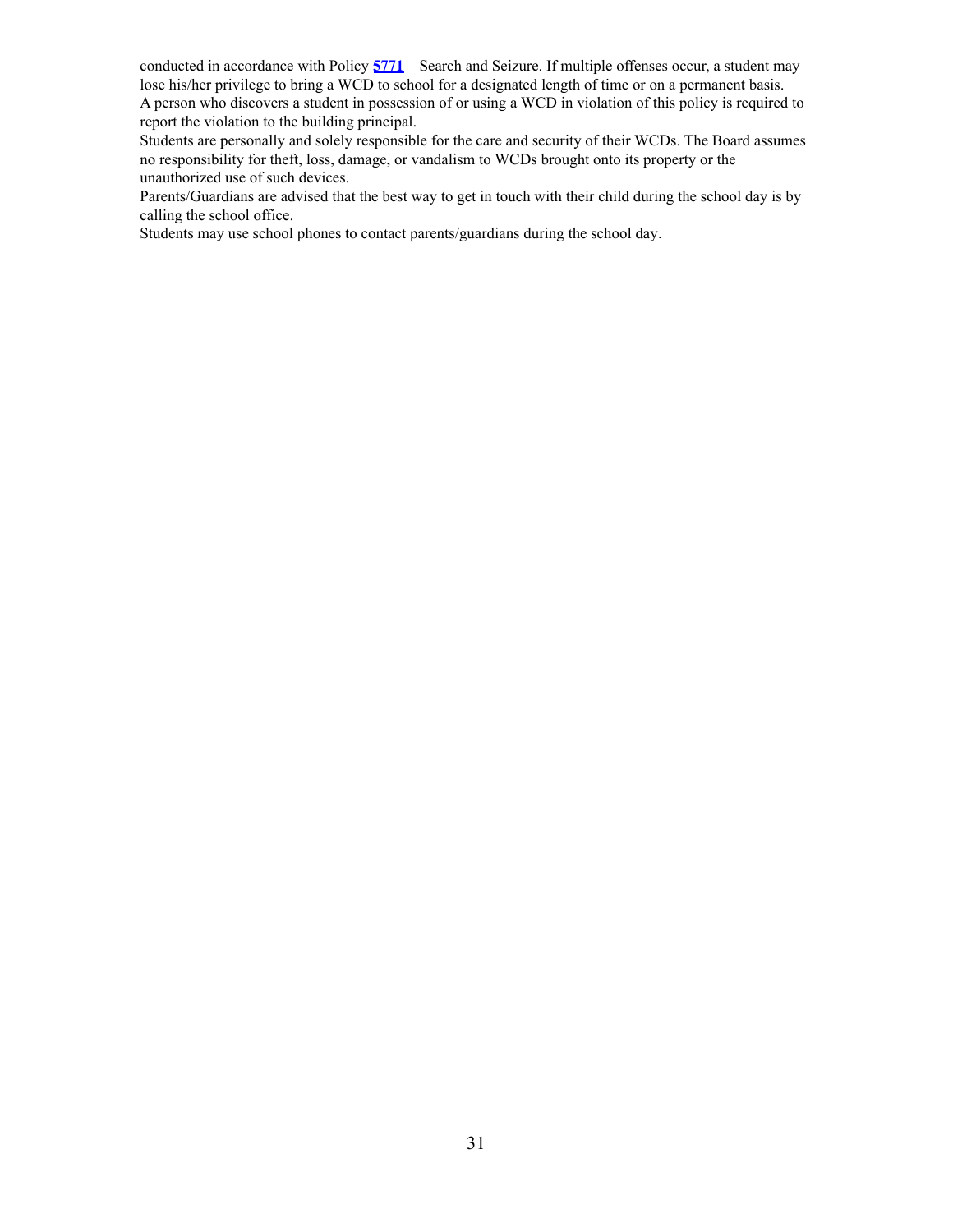### **Computer Technology and Networks**

Our school is committed to the effective use of technology to both enhance the quality of student learning and the efficiency of operations within the school system.

However, the use of the Corporation's network and technology resources by students is a privilege, not a right. As a prerequisite, students and their parents must sign and submit a *Student Network and Internet Acceptable Use and Safety* form when the student changes buildings in the School Corporation. (See also, Policy 7540.03)

The Superintendent shall develop and implement a written Corporation Technology Plan (CTP). Procedures for the proper acquisition of technology shall be set forth in the CTP. The CTP shall also provide guidance to staff and students about making safe, appropriate, and ethical use of the Corporation's network(s), as well as inform both staff and students about disciplinary actions that will be taken if Board technology and/or networks are abused in any way or used in an inappropriate, illegal, or unethical manner.

Further safeguards shall be established so that the Board's investment in both hardware and software achieves the benefits of technology and inhibits negative side effects. Accordingly, students shall be educated about appropriate online behavior including, but not limited to, using social media to interact with others online; interacting with other individuals in chat rooms or on blogs; and, recognizing what constitutes cyberbullying, understanding cyberbullying is a violation of Corporation policy, and learning appropriate responses if they are victims of cyberbullying.

#### **Student Network and Internet Acceptable Use and Safety**

Advances in telecommunications and other related technologies have fundamentally altered the ways in which information is accessed, communicated, and transferred in society. Such changes are driving the need for educators to adapt their means and methods of instruction, and the way they approach student learning, to harness and utilize the vast, diverse, and unique resources available on the Internet. The School Board is pleased to provide Internet services to its students. The Corporation's Internet system has a limited educational purpose. The Corporation's Internet system has not been established as a public access service or a public forum. The Corporation has the right to place restrictions on its use to assure that use of the Corporation's Internet system is in accord with its limited educational purpose. Student use of the Corporation's computers, network, and Internet services ("Network") will be governed by this policy and the related administrative guidelines, and the Student Code of Conduct. The due process rights of all users will be respected in the event there is a suspicion of inappropriate use of the Network. Users have a limited privacy expectation in the content of their personal files and records of their online activity while on the Network.

The Board encourages students to utilize the Internet in order to promote educational excellence in our schools by providing them with the opportunity to develop resource sharing, innovation, and communication skills and tools that are essential to both life and work. The instructional use of the Internet will be guided by the Corporation's policy on instructional materials.

The Internet is a global information and communication network that provides students and staff with access to up-to-date, highly relevant information that will enhance their learning and the education process. Further, the Internet provides students and staff with the opportunity to communicate with other people from throughout the world. Access to such an incredible quantity of information and resources brings with it, however, certain unique challenges and responsibilities.

First, and foremost, the Corporation may not be able to technologically limit access to services through the Corporation's Internet connection to only those that have been authorized for the purpose of instruction, study, and research related to the curriculum. Unlike in the past when educators and community members had the opportunity to review and screen materials to assess their appropriateness for supporting and enriching the curriculum according to adopted guidelines and reasonable selection criteria (taking into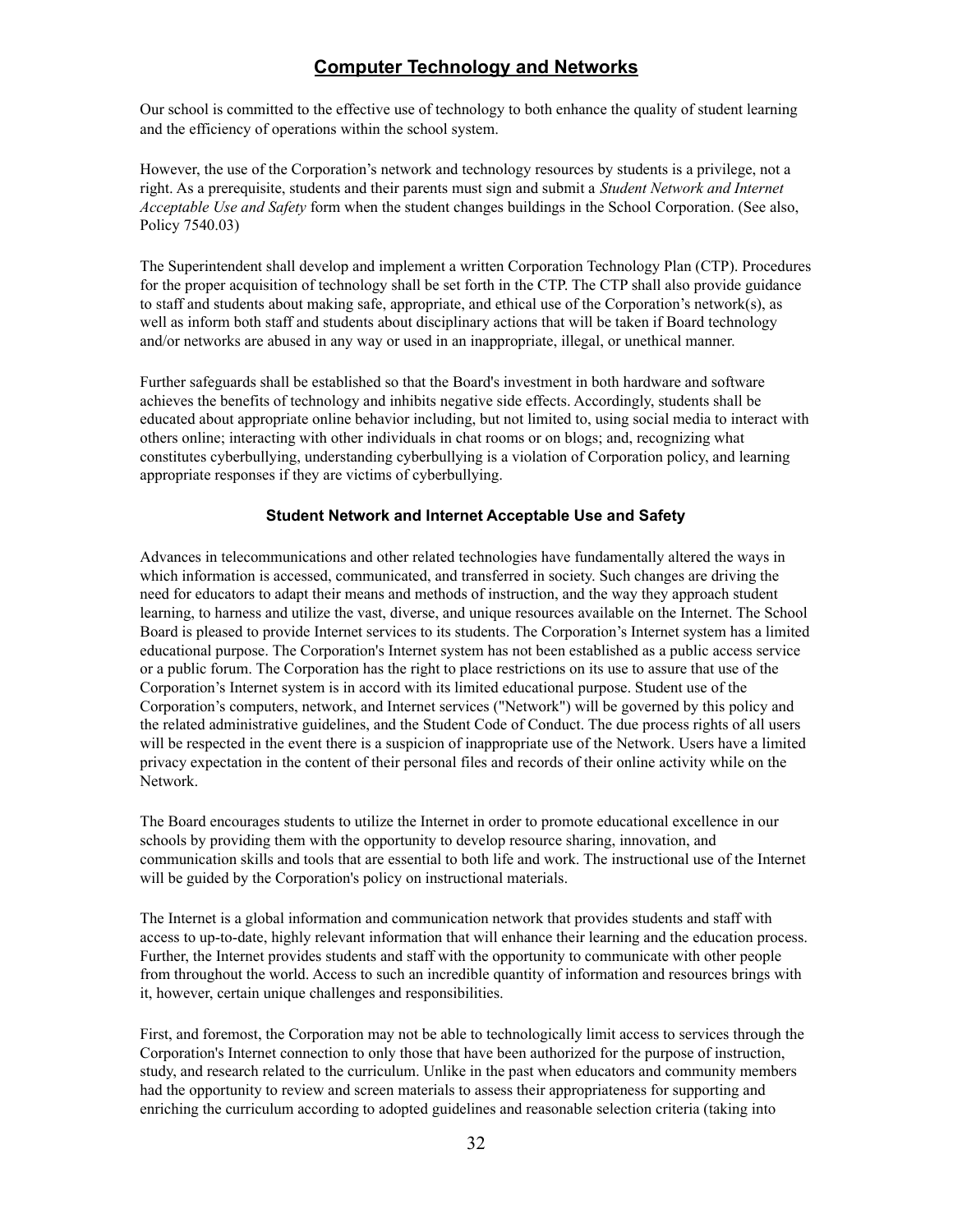account the varied instructional needs, learning styles, abilities, and developmental levels of the students who would be exposed to them), access to the Internet because it serves as a gateway to any publicly available file server in the world, will open classrooms and students to electronic information resources which have not been screened by educators for use by students of various ages.

The Corporation has implemented the use of technology protection measures which are specific technologies that will protect against (e.g. filter or block) access to visual displays/depictions that are obscene, child pornography, and materials that are harmful to minors, as defined by the Children's Internet Protection Act. At the discretion of the Corporation or the Superintendent, the technology protection measures may be configured to protect against access to other material considered inappropriate for students to access. The technology protection measures may not be disabled at any time that students may be using the Network if such disabling will cease to protect against access to materials that are prohibited under the Children's Internet Protection Act. Any student who attempts to disable the technology protection measures will be subject to discipline.

The Superintendent or Technology Director may temporarily or permanently unblock access to sites containing appropriate material if access to such sites has been inappropriately blocked by the technology protection measures. The determination of whether material is appropriate or inappropriate shall be based on the content of the material and the intended use of the material, not on the protection actions of the technology protection measures.

The Corporation utilizes software and/or hardware to monitor the online activity of students to restrict access to child pornography and other material that is obscene, objectionable, inappropriate, and/or harmful to minors. Nevertheless, parents/guardians are advised that a determined user may be able to gain access to services on the Internet that the Corporation has not authorized for educational purposes. In fact, it is impossible to guarantee students will not gain access through the Internet to information and communications that they and/or their parents/guardians may find inappropriate, offensive, objectionable, or controversial. Parents/Guardians assume risks by consenting to allow their child to participate in the use of the Internet. Parents/Guardians of minors are responsible for setting and conveying the standards that their children should follow when using the Internet. The Board supports and respects each family's right to decide whether to apply for independent student access to the Internet.

Pursuant to Federal law, students shall receive education about the following:

- A. safety and security while using e-mail, chat rooms, social media, and other forms of direct electronic communications;
- B. the dangers inherent with the online disclosure of personally identifiable information;
- C. the consequences of unauthorized access (e.g., "hacking"), cyberbullying and other unlawful or inappropriate activities by students online; and
- D. unauthorized disclosure, use, and dissemination of personal information regarding minors.

Staff members shall provide instruction for their students regarding the appropriate use of technology and online safety and security as specified above. Furthermore, staff members will monitor the online activities of students while in school.

Monitoring may include, but is not necessarily limited to, visual observations of online activities during class sessions; or the use of specific monitoring tools to review browser history and network, server, and computer logs.

Building principals are responsible for providing training so that Internet users under their supervision are knowledgeable about this policy and its accompanying guidelines. The Board expects that staff members will provide guidance and instruction to students in the appropriate use of the Internet. All Internet users (and their parents if they are minors) are required to sign a written agreement to abide by the terms and conditions of this policy and its accompanying guidelines.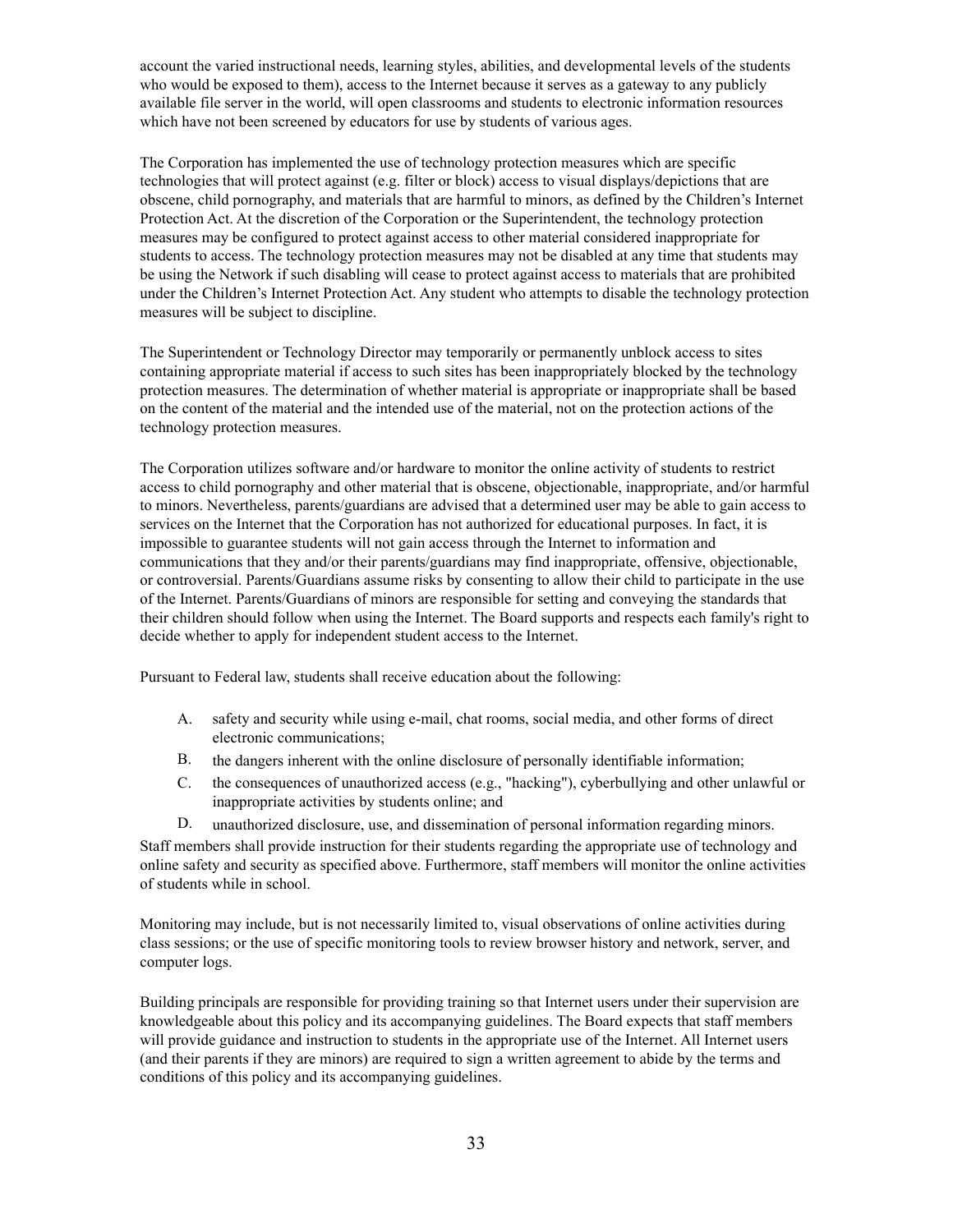Students and staff members are responsible for good behavior on the Corporation's computers/network and the Internet just as they are in classrooms, school hallways, and other school premises and school-sponsored events. Communications on the Internet are often public in nature. General school rules for behavior and communication apply. The Corporation does not sanction any use of the Internet that is not authorized by or conducted strictly in compliance with this policy and its accompanying guidelines.

Users who disregard this policy and its accompanying guidelines may have their use privileges suspended or revoked, and disciplinary action taken against them. Users granted access to the Internet through the Board's computers assume personal responsibility and liability, both civil and criminal, for uses of the Internet not authorized by this Board policy and its accompanying guidelines.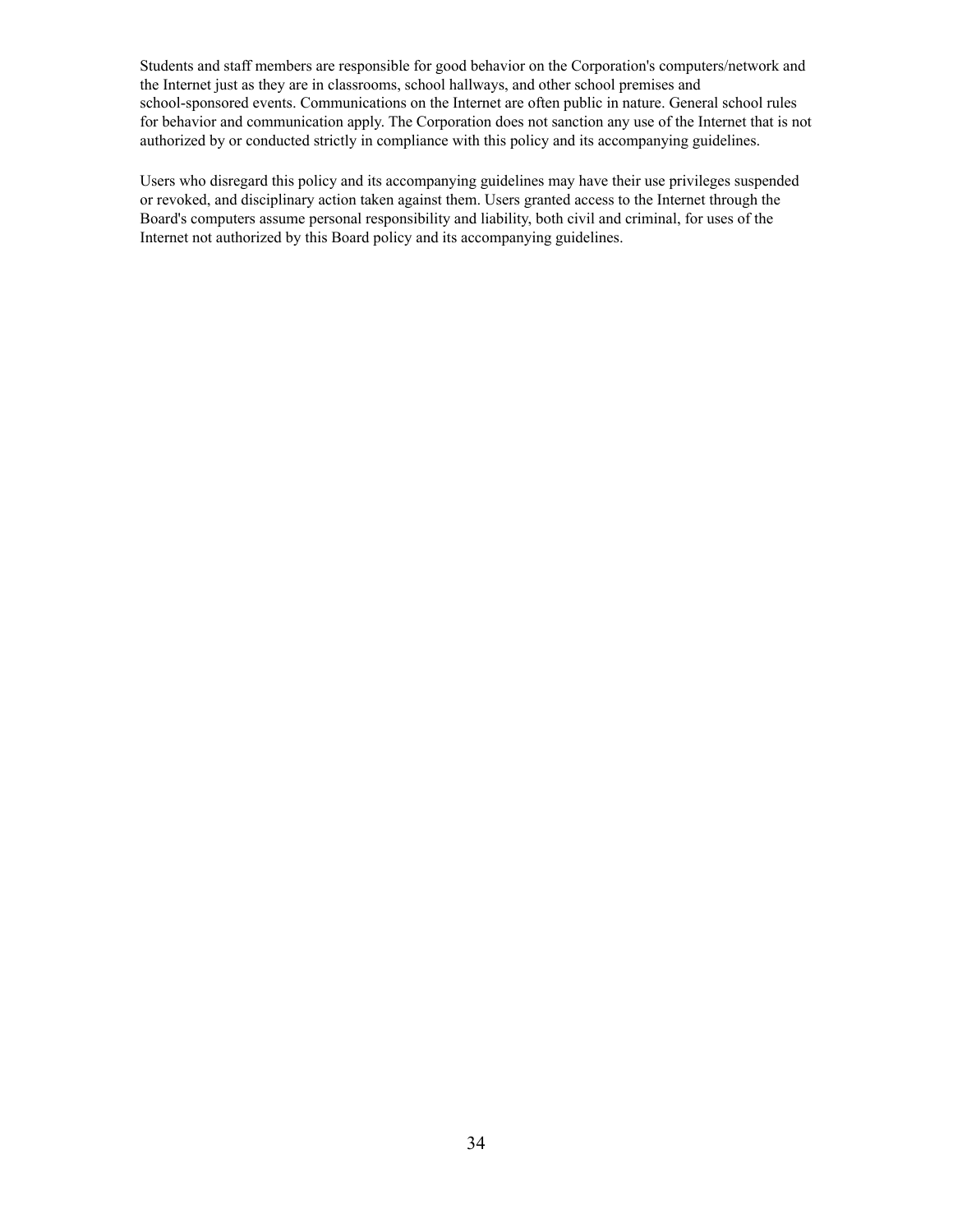### **FOODSERVICE - - MEALS, ACCOUNTS, CHARGES, AND COLLECTIONS**

The Southeast Dubois County Food and Nutrition Services Program has an essential role in the lives and education process of their students by providing them with a foundation for healthy living and learning, as well as helping to teach them the value of good nutrition. Through an annual agreement with the Indiana State Department of Education, the Southeast Dubois County Corporation participates in the National School Breakfast and School Lunch Program and accepts the responsibility for adhering to the federal and state guidelines and regulations of the program. This program makes healthy and nutritious meals available to students daily at an affordable price. All meals are provided in accordance with the National School Breakfast and Lunch Program USDA Menu Planning Guidelines. It is the responsibility of each students' parents to provide daily meals for their child(ren). The parents/guardians may do this in one of the following ways:

- 1) Sending / Supplying food from home.
- 2) Keeping money in their child(ren)'s meal account at ALL times, in order that the Food and Nutrition Services Program may supply a meal to their child(ren).
- 3) Submit a "Household Application for Free and Reduced Price School Meals" EACH school year, (ONE application per household) with ALL the required information.
- 4) Directly qualify for free meals through authorization from the State of Indiana Social Service Department.

The Southeast Dubois County School Corporation Food and Nutrition Services Program does not receive General Fund Support, it operates as a self-supporting, cost-effective business within the district. The Food and Nutrition Services Program relies solely on money received from students and adults for meals and a la carte items as well as some government reimbursement for each school breakfast and lunch meal purchased; therefore unpaid charges place a financial strain on the Food and Nutrition Services Program. Meal charging is strongly discouraged by the Southeast Dubois County School Corporation, but understands that an occasional emergency may occur; however, we ask that this convenience be exercised as infrequently as possible, and NOT be used as a payment practice. Parents/guardians shall be notified of any negative balance and asked for prompt or immediate payment. Weekly, School Messenger notifies parents when their child(ren)'s meal account balance falls below \$ - 5.00. Parents/guardians may access their Harmony "Family Access Account" online to check meal account balances. Parents/guardians may also set an alert via Harmony "Family Access" Notification Profile so they are sent an email reminder when the meal account balance reaches a specified level of their choice.

The Food and Nutrition Services Program is kept strong by the ongoing effort of parents/guardians to their child(ren)'s meal accounts paid in full at ALL times. In being financially secure, the Food and Nutrition Services Program is able to make sure that students have access to the healthy food they need to focus in the classroom.

The Indiana Department of Education and the Southeast Dubois County School Corporation recognizes that the School District is under no legal obligation to serve children with insufficient meal account funds to those students who do not have the necessary forms completed and approved to receive free or reduced meal benefits, nor to allow those students to charge meals; however, the National School Breakfast and Lunch Program requires school food authorities to establish written administrative guidelines and procedures for meal charges. Charge limits are a courtesy provided by the Southeast Dubois County School Corporation. The Southeast Dubois County School Corporation will adhere to the following meal charge procedures.

All meal purchases are to be prepaid before meal service begins. This may be done by depositing a credit card charge, a check, or cash in students' meal accounts.

A student with a meal account balance of fewer than zero dollars is expected to bring meals from home until their meal account balance can be replenished. The Food and Nutrition Services Program may provide an alternate meal in extreme cases. Parents/guardians will be charged for the alternate meal(s) provided.

ELEMENTARY SCHOOL STUDENTS: An elementary student may charge up to 5 meals at a time. Charging is only permitted for meals.